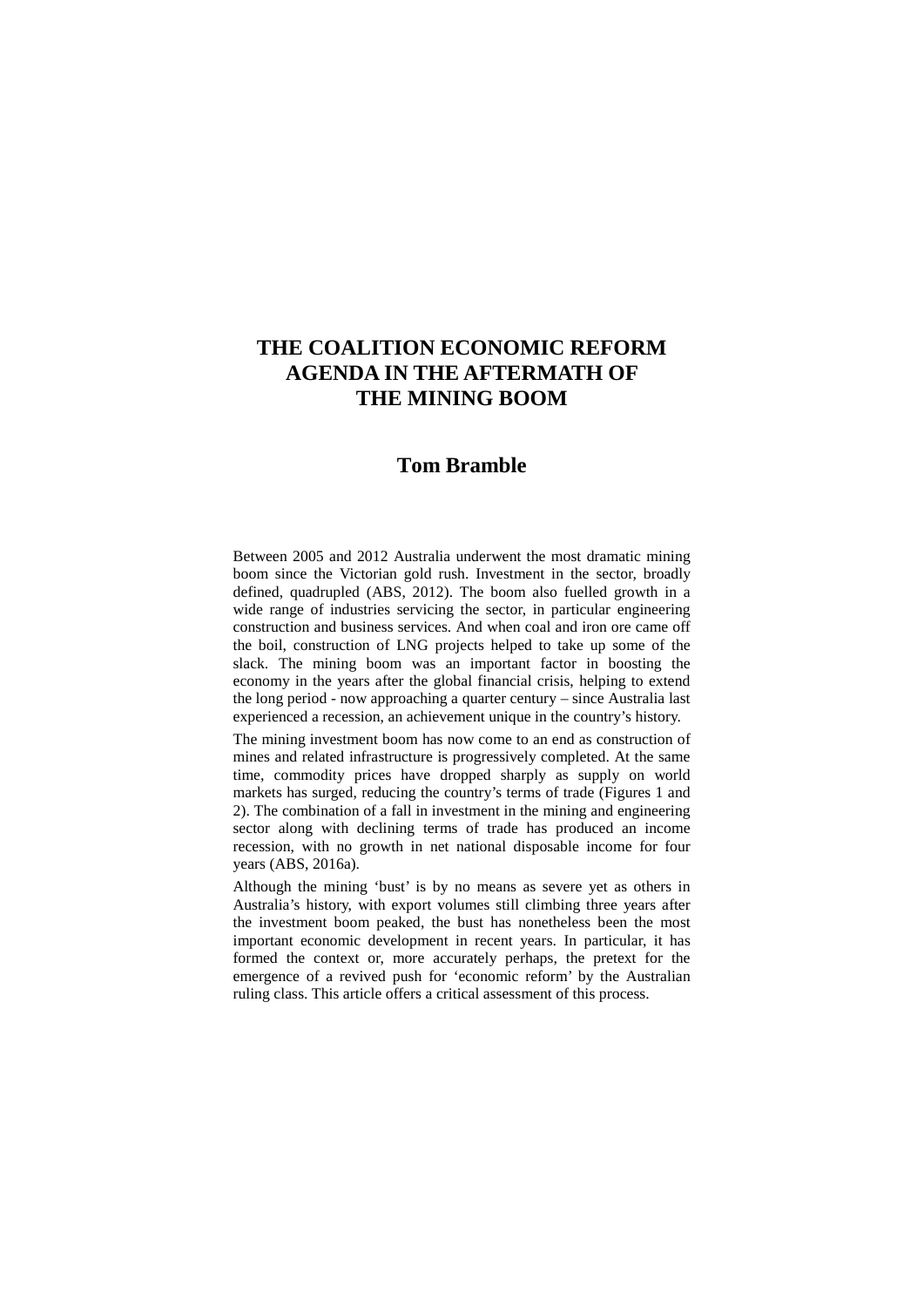



**Figure 1: RBA Index of Commodity Prices** 

*Source*: RBA, *The Australian economy and financial markets chart pack, May 2016*, p. 15

**Figure 2: Terms of Trade**



*Source*: RBA, *The Australian economy and financial markets chart pack, May 2016*, p. 15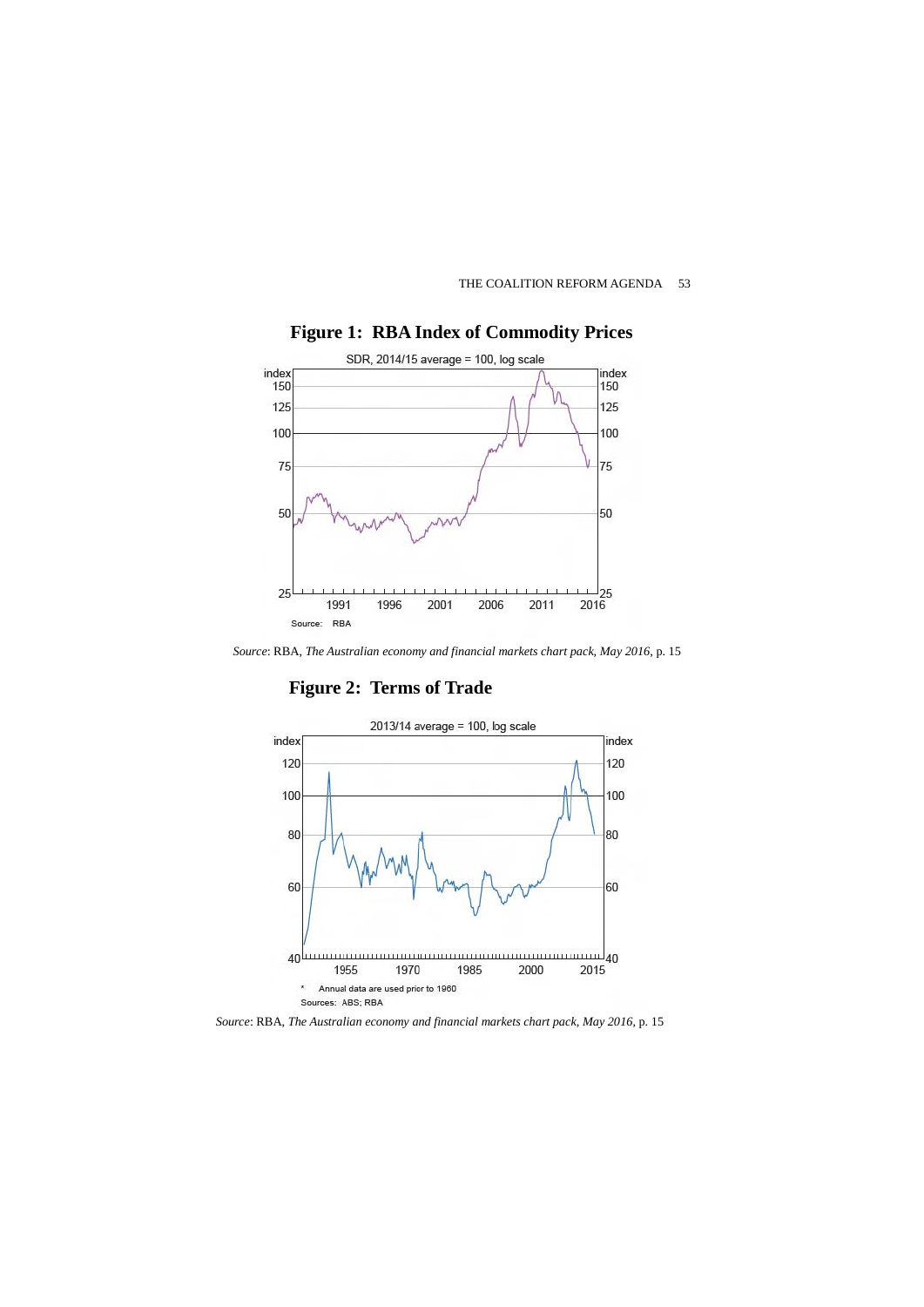### **The Economic Reform Project**

The agenda for 'economic reform' by the Australian ruling class<sup>[1](#page-2-0)</sup> has been spelled out in a series of important policy documents, including a major report by the Business Council of Australia in 2013 (Business Council of Australia, 2013) and the Commission of Audit report in May 2014, and embodied in the federal government's budgets of 2014, 2015 and 2016. The agenda is also reflected in a series of inquiries into taxation, superannuation and workplace relations and the launching of the Royal Commission into Trade Union Corruption.

The reform project is driven primarily by the need to revive business profitability in Australia while protecting the interests of the wealthy in the context of the income recession. To this end, proponents of the agenda seek to reduce the cost base for Australian capitalism and to integrate business more effectively in international flows of trade and investment in order to access new sources of investment, cheaper labour power and extended markets.

Reducing the cost base for Australian capitalism involves three main components: lowering company taxation, reducing the cost of labour and paring back cross-subsidisation of weaker areas of Australian business. Reducing the burden of company tax includes cutting income tax on companies and high income individuals and shifting the onus of taxation onto low to middle income owners.

Lowering the cost of labour involves both direct and indirect measures. The former include undermining unions, reducing penalty rates and minimum wages and expanding the pool of labour lacking in basic labour rights of Australian citizens, that is, increasing the rate of exploitation at the point of production. Indirect measures include winding back the provision of public health, education and social security (age pensions, unemployment benefits, single parents' allowances, etc.) and shifting the cost of service provision from the government to the 'user', as in Medicare services and vocational and higher education. These latter can be understood as reducing the rate of growth, if not the dollar amount, in public outlays on the reproduction of labour power, thereby creating the

 $\overline{a}$ 

<span id="page-2-0"></span><sup>1</sup> Henceforth, inverted commas will not be used for the term 'economic reform', but it is understood that the use of this term is a corruption of the historic meaning of the term 'reform'.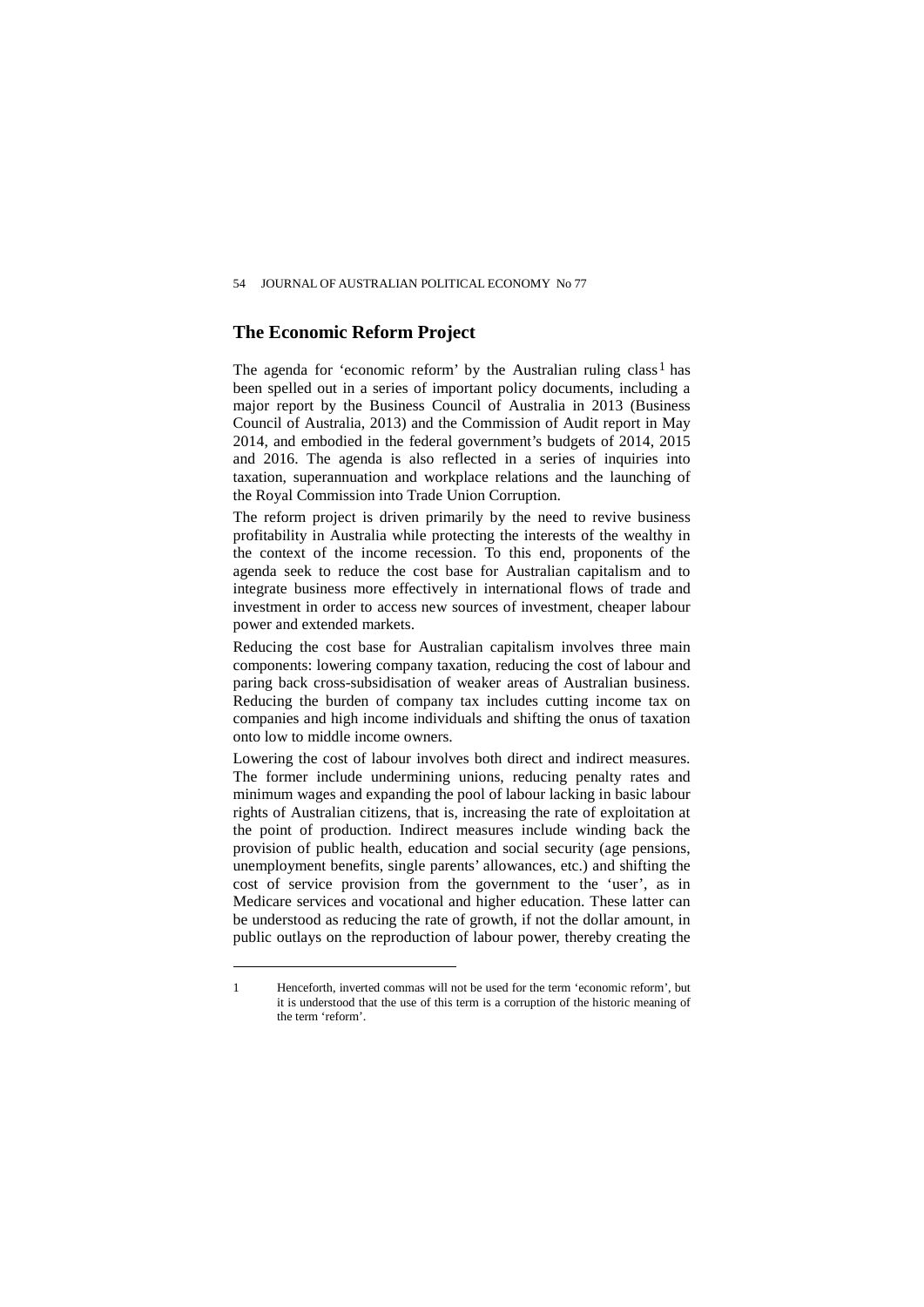budgetary wherewithal to cut company tax. As well as minimising the absolute cost of labour power, the reform agenda also involves an attempt to cut *unit* labour costs by increasing productivity through various measures such as greater expenditure on R&D and enhancing workforce skills. Tackling cross-subsidisation of inefficient capital - the third aspect of reducing the cost base - involves winding back subsidies and assistance to industries held responsible for draining surplus value from more efficient uses of capital, with manufacturing in particular being targeted.

The promotion of more rapid international integration of Australian capitalism - the second major part of strategy that emerges from the reform agenda - has involved maintaining the content of the Rudd government's 'Australia in the Asian Century' program, even while abandoning its form. To compensate for reduced rate of growth in demand for Australian resources and energy, the Coalition government is urging business to orient to the rapidly growing middle classes of rising middle-income countries of East and South East Asia, with a focus on education, tourism, foodstuffs and professional services. To this end, the signing of free trade agreements with China, Japan and Korea, and Australia's promotion of the Trans Pacific Partnership Agreement, involve not just a commitment to reduce *ad valorem* tariffs but also to eliminate a series of 'behind the border' barriers to investors and protections for local industry and public services. Tighter integration into international capital markets offers overseas investment opportunities for Australian companies and capital for investment in Australia. Greater access to international supply chains in Asia gives opportunities for Australian businesses to supply components. The expansion of visa programs to attract business investors stimulates the domestic property market and in some cases provides new business prospects for local companies.

Closer integration into international capital, product and labour markets is closely tied to the policy goal of lowering business costs. Lower tariffs reduce the cost of inputs for Australian business. The creation or extension of specific visa classes for recently graduated international students or 'foreign labour' - for example the provision in the Chinese free trade agreement for the tourism and hospitality industry to employ 5,000 Chinese workers without full labour rights - lifts the supply of relatively cheap and intimidated labour available to Australian capital and helps to push down wages across the board. Integration into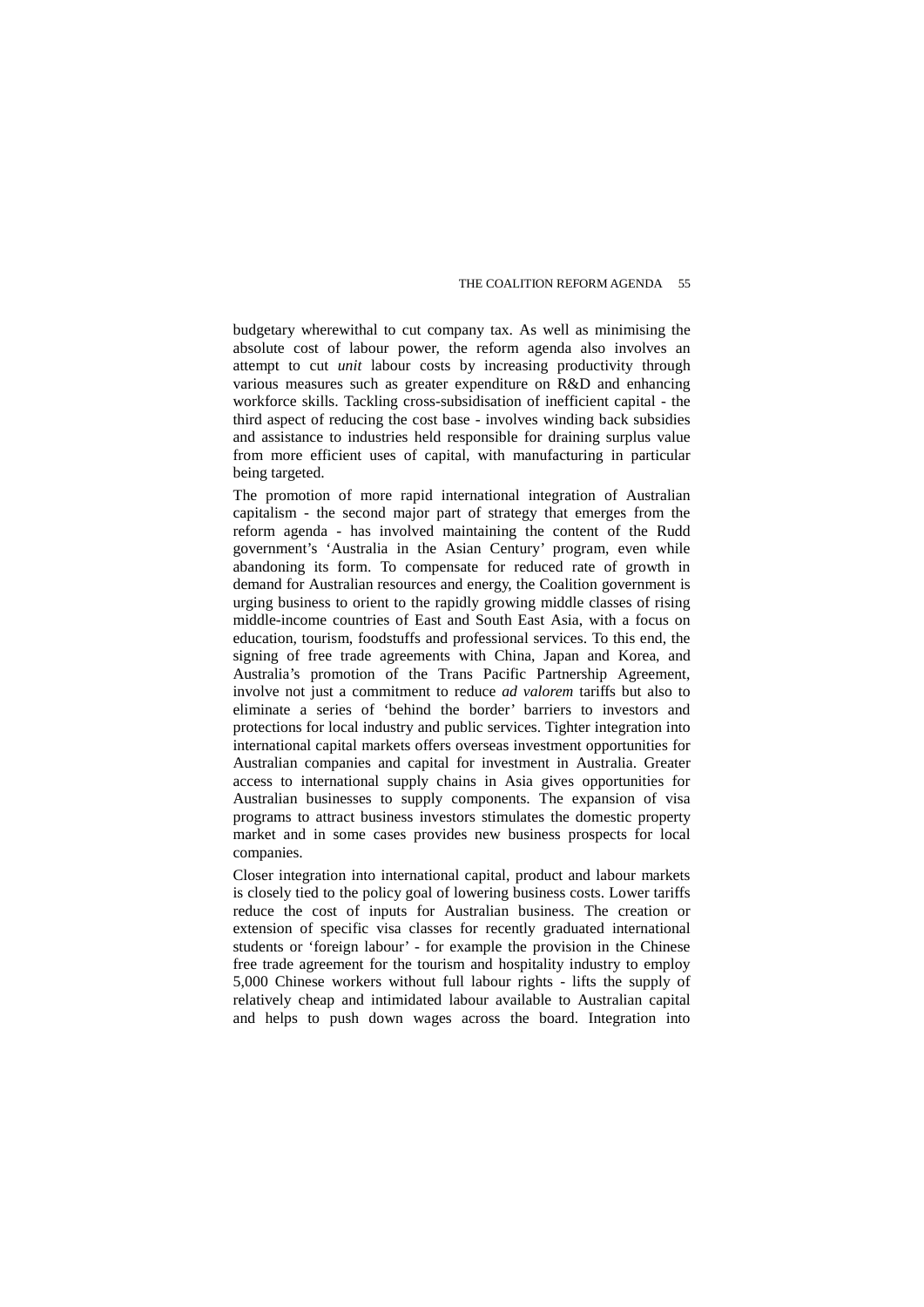international supply chains and throwing open public services to private operators, both local and overseas, helps to reinforce the operation of the law of value for Australian labour power, reducing the 'historical and moral component' in its determination (Marx, 1867).

The public rationale for advancing these policy prescriptions has included curbing the 'unsustainable' rise in public debt, reversing the slowdown in productivity that has occurred since the 1990s and helping the economy transition from the mining investment boom. Its chief element, however, has been to shift the burden of readjustment of the Australian economy during the transition from the capitalists to the working class. This is something that is widely understood and the government has not made much effort to disguise this fact, appointing the head of the Business Council of Australia to chair the 2014 Commission of Audit for example. Greens' leader Richard di Natale's description of the 2014 Budget as 'a blueprint for the bosses' was in tune with its (un)popular reception.

### **Assessing the Australian Economy in Transition**

From the perspective of the ruling class, the economic transition since the end of the mining investment boom has gone better than might have been expected, even if outcomes can only be judged as modest by most objective criteria and bearing in mind that the downswing in the mining industry may still have some way to go, which could suggest a more tempered assessment of the transition may be warranted in coming years. The *relative* success of the transition at the time of writing can be assessed in terms of GDP, company performance and the labour market.

While national income may be depressed because of the collapse in commodity prices, growth in GDP, registering 3.0 percent in 2015, is significantly higher than the G7 average of 1.5 percent and six times the rate of growth in Canada, another advanced resource economy undergoing a similar transition as Australia (OECD, 2016). Australia's relative success has come because, just as private investment swung from promoting GDP between 2010-12 to becoming a significant drag in 2013-16, consumption has held up and net trade (exports minus imports) has moved from being a brake on growth to a stimulant.

There are some important sectoral differences in Australia's recent growth record. Since commodity prices peaked in mid-2011, the mining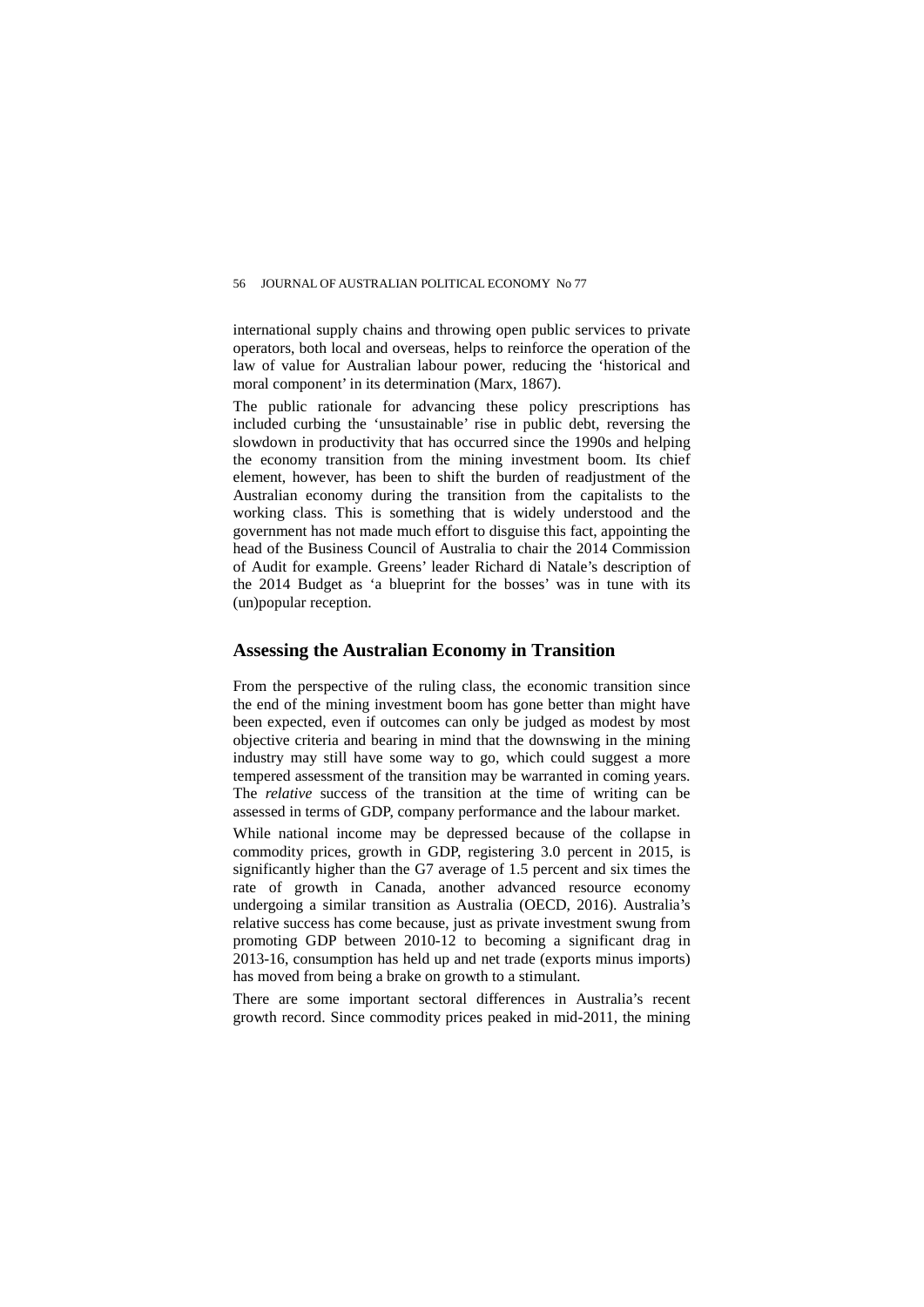sector has seen income from sales of goods and services and profits slump, as was expected. Manufacturing, too, has seen the continuation of its long term decline. But, outside these two areas, corporate Australia has fared relatively well, with income and profits up by 16 percent and 12 percent respectively since 2011 (see Table 1). In terms of income, stand-outs include real estate (up by 32.2%), construction (26.0%) and electricity, gas and water (22.9%). In terms of profits, 'other services' (down 34.8 percent) and arts and recreation (down 7.3%) joined mining and manufacturing in experiencing poorer results, but every other sector enjoyed rising profits, including real estate (up 39.4%), administration and support services (34.5%), accommodation and food services (28.7%), finance and insurance (24.9%), electricity, gas and water (24.0%), retail (15.5%) and construction (15.0%) (ABS, 2016b). Company half-yearly reports covering the second half of 2015 show a similar buoyancy: outside the mining sector, half of all those reporting results came in higher than analysts' expectations (Smith, 2016).

|                                                        | <b>Income From Sales of</b><br><b>Goods &amp; Services</b><br>$($Bn/$ % Change) | <b>Profits</b><br>$(SBn/$ % Change) |  |
|--------------------------------------------------------|---------------------------------------------------------------------------------|-------------------------------------|--|
| <b>Mining Industry</b>                                 | $-$ \$7.4bn/ $-$ 14.1%                                                          | $-$ \$8.6bn/ $-$ 35.0%              |  |
| <b>Manufacturing Industry</b>                          | $-$ \$8.0bn/ $-$ 8.6%                                                           | $-$ \$0.39bn/ $-$ 5.2%              |  |
| <b>Industries Other Than</b><br>Mining & Manufacturing | $+$ \$68.4bn/ $+$ 16.2%                                                         | $+$ \$4.4bn/ $+$ 12.2%              |  |
| <b>ALL INDUSTRIES</b>                                  | $+$ \$53.0bn/ $+$ 9.3%                                                          | $-$ \$4.6bn/ $-$ 6.8%               |  |

**Table 1: Performance of Australian Incorporated Companies, June quarter 2011 to Dec quarter 2015, Current Prices, Trend Figures.**

*Source*: ABS, *Business Indicators, Australia*, December 2015, cat. no. 5676.0

Differential sectoral growth has also had a regional element. Just as the mining boom helped to drive faster growth in the resource-intensive states and territories, WA, Queensland and Northern Territory, so the decline in commodity prices has seen these states hit hard and the focus for growth shift to the south-east corner (see Figure 3). There have also been different outcomes between the capital city and other regions within individual states. Wihin NSW, for example, the shutting in April 2016 of the Electrolux factory - the country's last whitegoods plant – in Orange,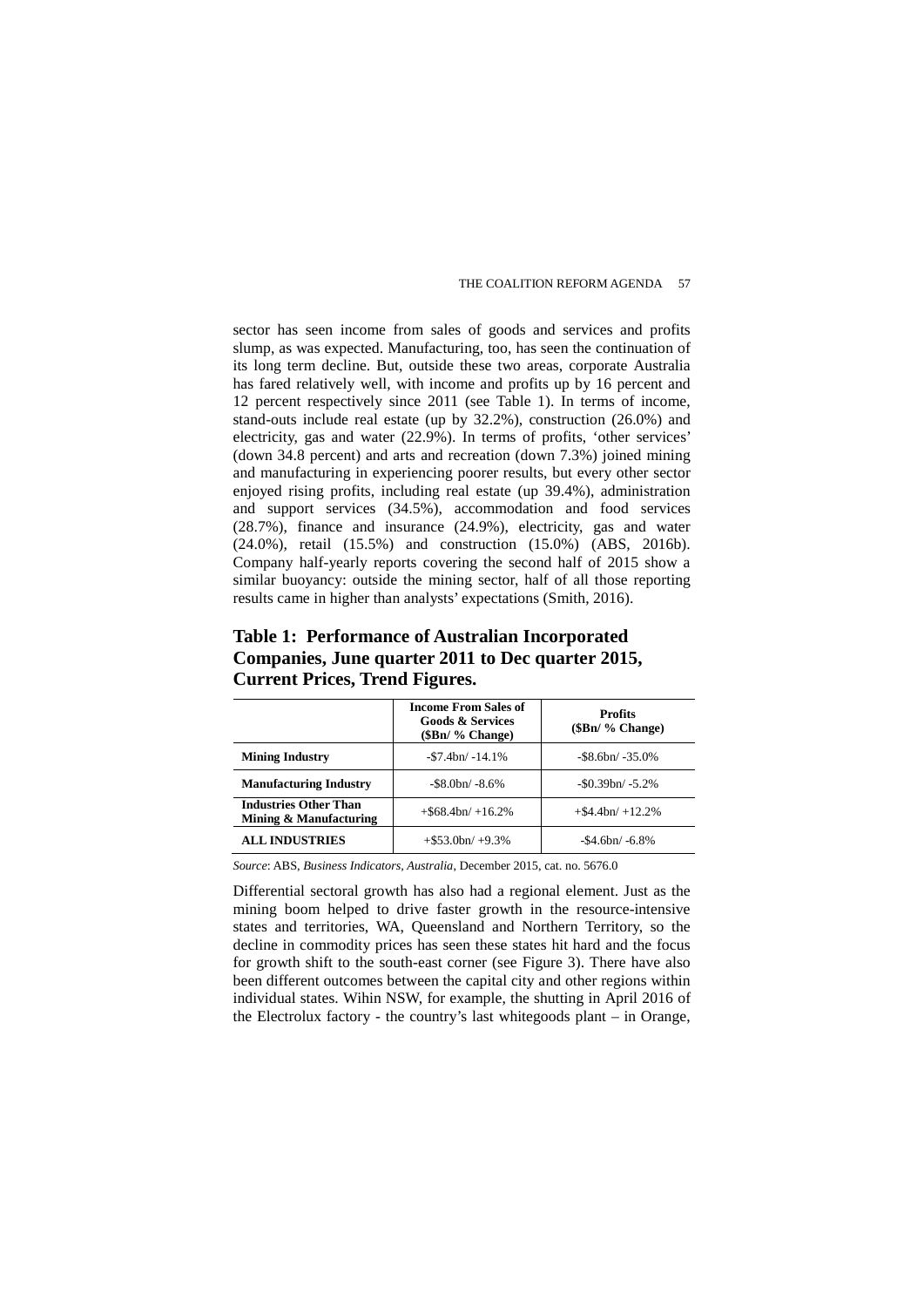the ongoing rationalisation of Bluescope Steel production in Port Kembla, and the shut-downs in the Hunter Valley coal industry have all served to depress regional economies.

### **Figure 3: Performance of Australian States, 2015.**



*Source*: ABS, *Australian National Accounts: National Income, Expenditure and Product*, December quarter 2015, cat. no. 5206.0.

Economic growth in 2015 improved the jobs market. While the unemployment rate rose and the participation rate fell in the period from the global financial crisis through to 2014, both trends have now reversed, albeit slowly and tentatively, with unemployment back below 6 percent and the participation rate at an historically high level of 65 percent.[2](#page-6-0) Job vacancies in early 2016 were at their highest level since 2012.

The property boom in Sydney and Melbourne has been an important feature of the transition period, with prices rising in Sydney by 49 percent and in Melbourne by 21 percent between 2012 and 2015 (ABS, 2015a). In 2015, the median price for Sydney houses rose to \$1 million and in Melbourne to more than \$700,000. Property developers jumped in

 $\overline{a}$ 

<span id="page-6-0"></span><sup>2</sup> Assessing the true state of the labour market has become more difficult in recent years because of concerns about the reliability of Australian Bureau of Statistics labour force surveys.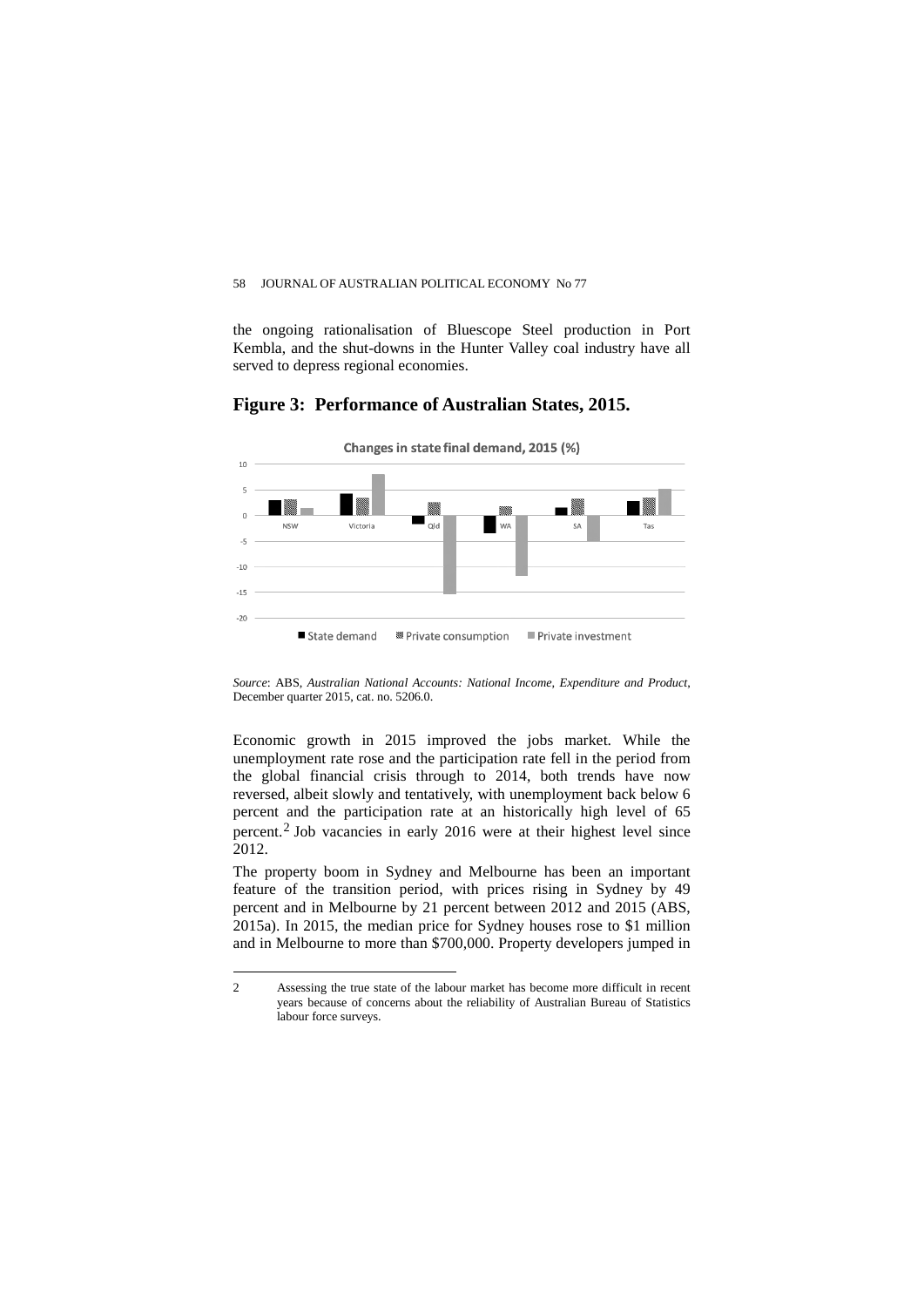to take advantage of the higher prices. Between 2011 and 2015, monthly housing approvals rose from 11,500 to 19,000 a month, with apartments leading the surge (Parliamentary Library, 2015: 22). Investment in dwellings rose by 8.8 percent in 2015, as against contraction of 12 percent in both non-dwelling construction and machinery and equipment (ABS, 2016a).

Property investors have played a big part in the boom. By 2014, investment loans accounted for nearly half of all new housing loans in Sydney (IMF, 2015a) The share of new loans to first home buyers, by contrast, fell to only one in seven (Commonwealth Bank, 2015). Foreign investors in particular have become an increasing presence in the construction of new inner city apartments in Sydney and Melbourne (Gauder, Houssard and Orsmond, 2014).

The property boom has helped to stimulate the economy. Employment in the construction industry has risen more than sufficiently to compensate for the loss of jobs in mining. The boom has encouraged consumer spending which has underpinned economic growth, with increased outlays on furniture, floor coverings, housewares, hardware, building and garden supplies and electrical goods for the new units and houses<sup>3</sup>. It has also fuelled increased spending on renovations, both by homeowners looking to sell and investors wanting to flip their properties. While most of the whitegoods, tiles and other fittings are imported, the labour involved and the retail trade generated have helped to stimulate the domestic economy.

Australia's finance and insurance sector has also done well from the property boom. Loans for housing accounted for 60 percent of the lending book of the big four banks in 2014, up from 50 percent in 2008 (IMF, 2015a: 13). With a surge in lending to property, the finance and insurance sector has earned handsome profits - \$29 billion in 2014 and \$30 billion in 2015 (ABS, 2016b). The housing boom has also been a boon to state governments in NSW and Victoria as stamp duty receipts have risen sharply (Edwards, 2015; Nicholls, 2015).

Fearing a glut in investment-driven property development and a rise in repayment difficulties in coming years, the Australian Prudential Regulation Authority in 2015 encouraged the banks to rein in loans to

 $\overline{a}$ 

<span id="page-7-0"></span><sup>3</sup> In the three years to June 2015, the volume of retail turnover in household goods rose by 17.4 percent, compared to an overall rise of 8.5 percent (ABS, 2015b)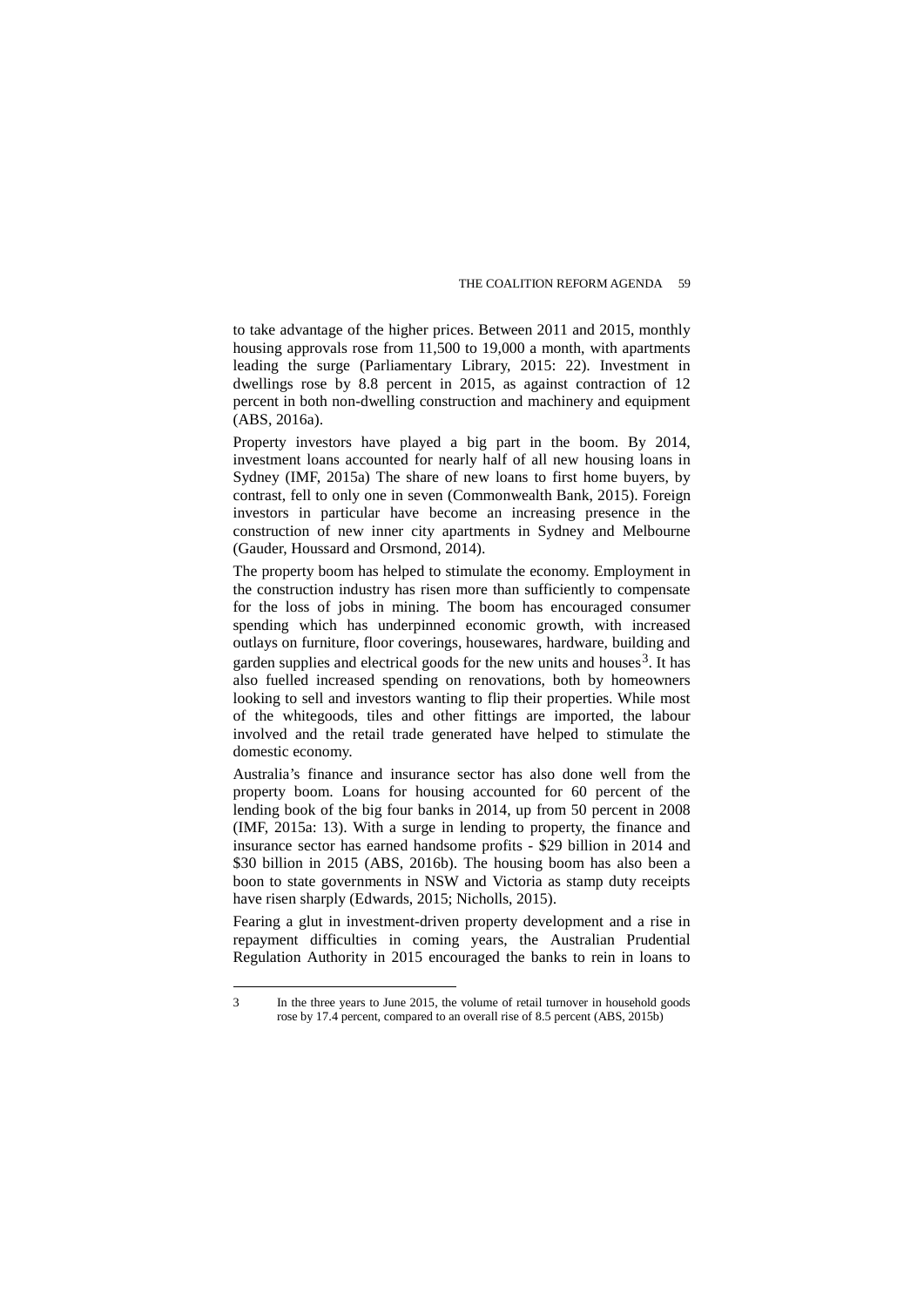property investors. So far, this has worked, with the share of investment loans and the number of new approvals for apartment building falling back in the second half of 2015 and into 2016 but without causing a significant drop in prices.

Rising property prices have had a broader stimulatory effect on the economy via the 'wealth effect' – the total value of dwelling stock in Australia rose by 30 percent between 2012 and 2015 (ABS, 2015a). Retail turnover increased at an annual rate of 5 percent in 2014-15 (Parliamentary Library, 2015: 20). Bankruptcies, both personal and business, fell steadily over the past four years, helped by record low interest rates (Parliamentary Library, 2015: 24-25).

The end of the mining bust has, therefore, not seen a sharp retreat in the broader economy.

What of the two priorities for the reform agenda in this period – reducing the cost base and promoting international integration? In relation to labour costs, the news is unambiguously positive for the capitalist class. The cost of labour, as measured by the wage price index, is now rising at its lowest level since the index was first calculated in 1997 (see Figure 4). Likewise, average hourly earnings have now stopped increasing, a situation last experienced at the tail end of the last recession in 1993 (Figure 5). The overall effect is that unit labour costs have now been flat for four years (Figure 5) and real wages have stagnated, falling in 2013- 14 but with very modest increases thereafter. While wages growth may have been lifted during the mining investment boom because of strong increases in remuneration for workers in mining and construction, the end of the boom has seen wages growth in these sectors fall sharply, contributing to the overall trend of wages stagnation.

The inverse relationship that once existed between the unemployment rate and the rate of money wage increases (the Phillips curve) appears to have broken down with recent improvements in the jobs market not matched by higher wages. A range of factors may be responsible, including lower inflation expectations and declining terms of trade (Jacobs and Rush, 2015), but undoubtedly the defeats suffered by the working class since the 1980s, indicated in part by the dramatic decline in union coverage and strikes and the rise in individual contracts, have also played a part. With real wages lagging productivity improvements in recent years, real unit labour costs have fallen and the capitalists have raised their share of national income (Mitchell, 2015).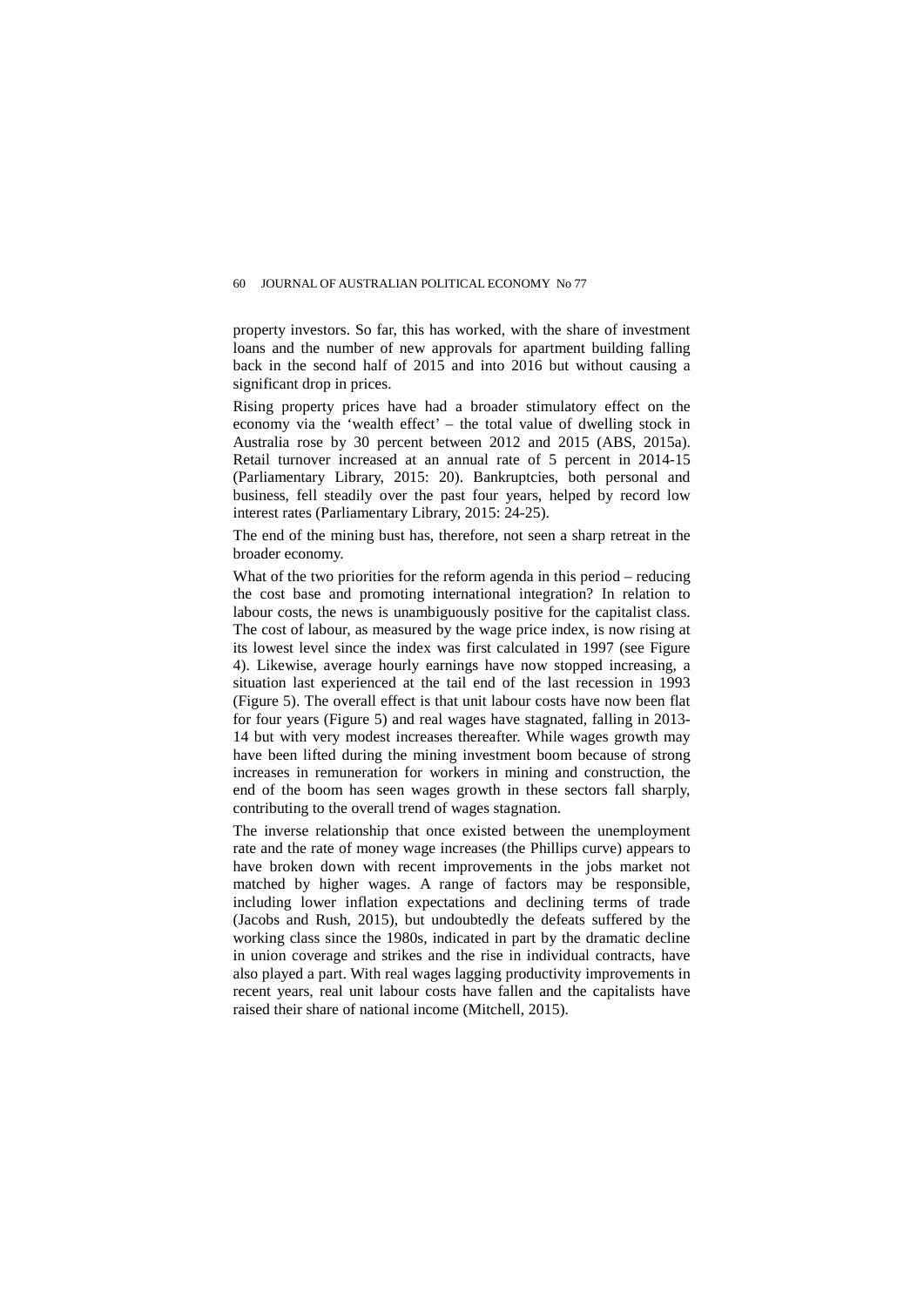In terms of the class struggle at the point of production, therefore, capitalists in Australia have done well.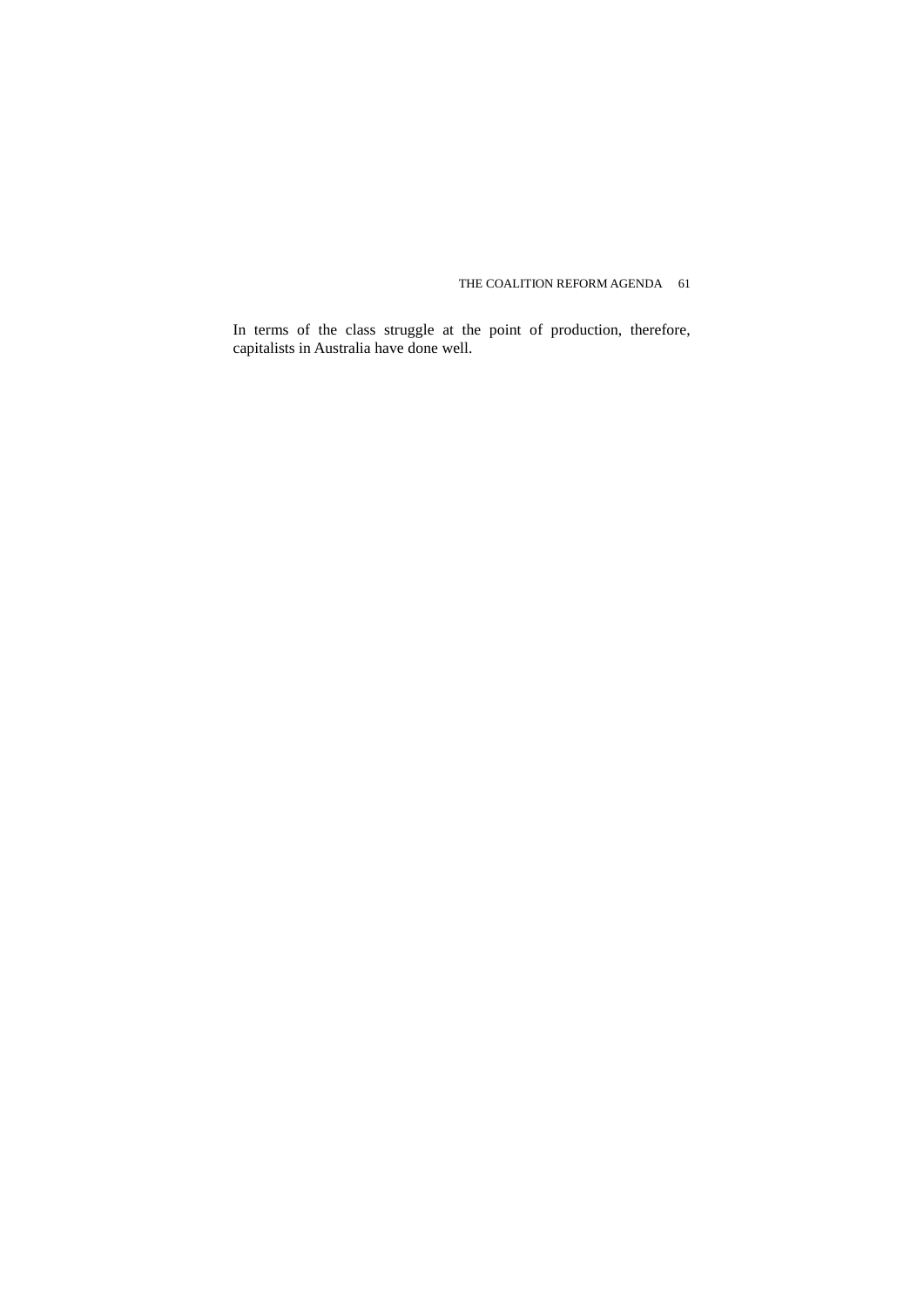

 **Figure 4: Wage Price Index Growth**

*Source*: RBA, *The Australian economy and financial markets chart pack, May 2016*, *p. 10.*

While labour costs have been relatively easy to track (Figures 3 and 4), this is not the case with subsidies to inefficient capitalists.

First, it is important to note that this process has been selective in its application, with favoured recipients of public funding, including military contractors, private schools, vocational education providers, mining companies, 'security contractors' for refugee detention centres and private health insurers exempted from the stringency applied elsewhere.

Similarly, the rhetoric of 'competition' embedded in the neoliberal reform agenda has by-passed media owners, where the government is weakening barriers to cross-ownership, and the big four banks, which continue to enjoy government-mandated barriers to entry and a \$300 billion government guarantee against insolvency. Former Treasurer Joe Hockey's 'age of entitlement' continues for some sections of Australian business.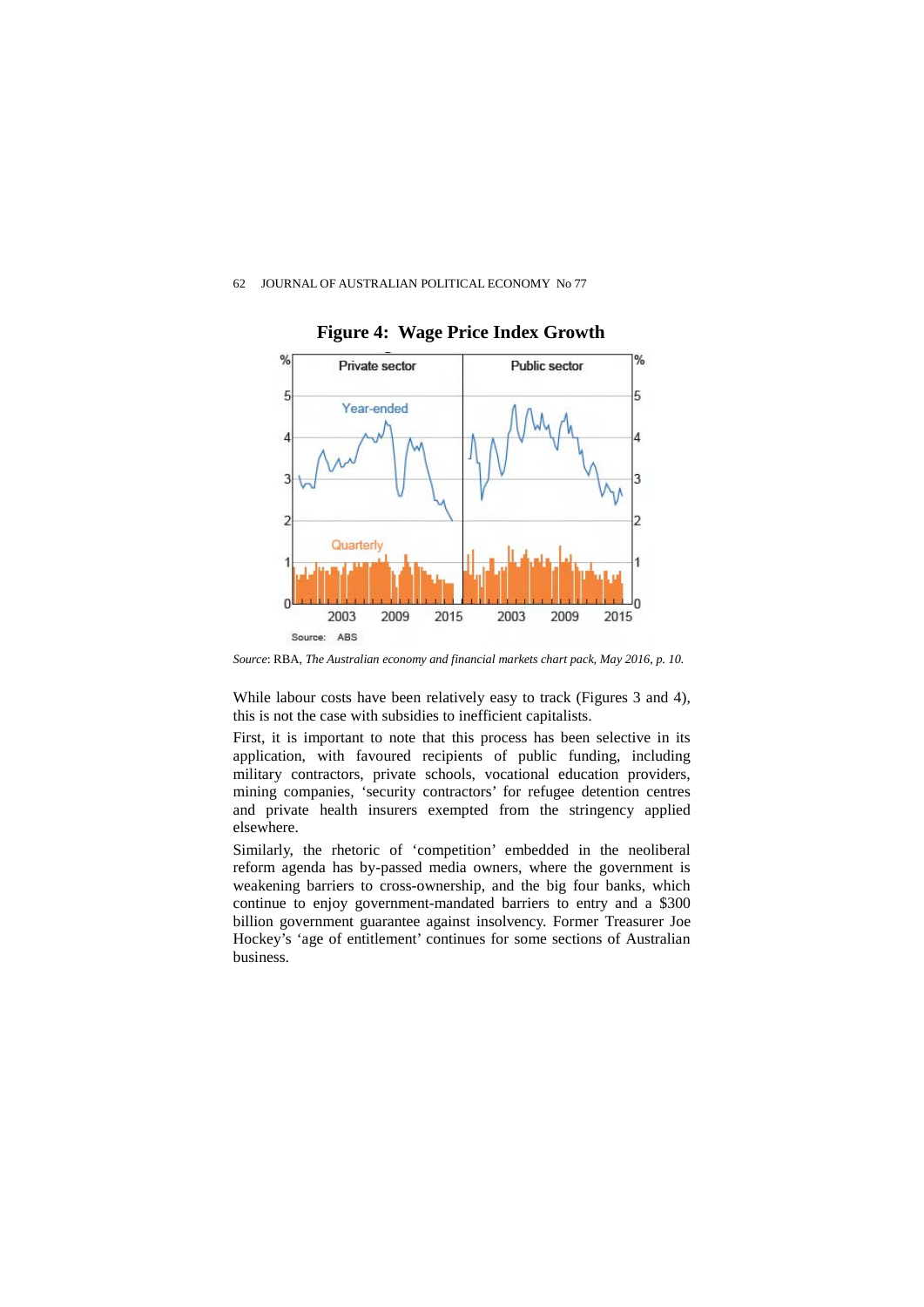



**Figure 5: Unit Labour Costs Growth**

*Source*: RBA, *The Australian economy and financial markets chart pack, May 2016*.

Nonetheless, the government has, in certain areas, pulled back from using surpluses generated elsewhere to cross-subsidise sectors that, from the point of view of the Australian state, are not carrying their weight. This is evident with subsidies to manufacturing, with the ending of subsidies to passenger vehicle assembly being the most obvious. This has had important regional implications. While the cessation of subsidies to automotive assembly has brought forward plans to close car plants in Melbourne, other areas of the Victorian economy have compensated, ensuring that overall state economic growth has not been damaged. In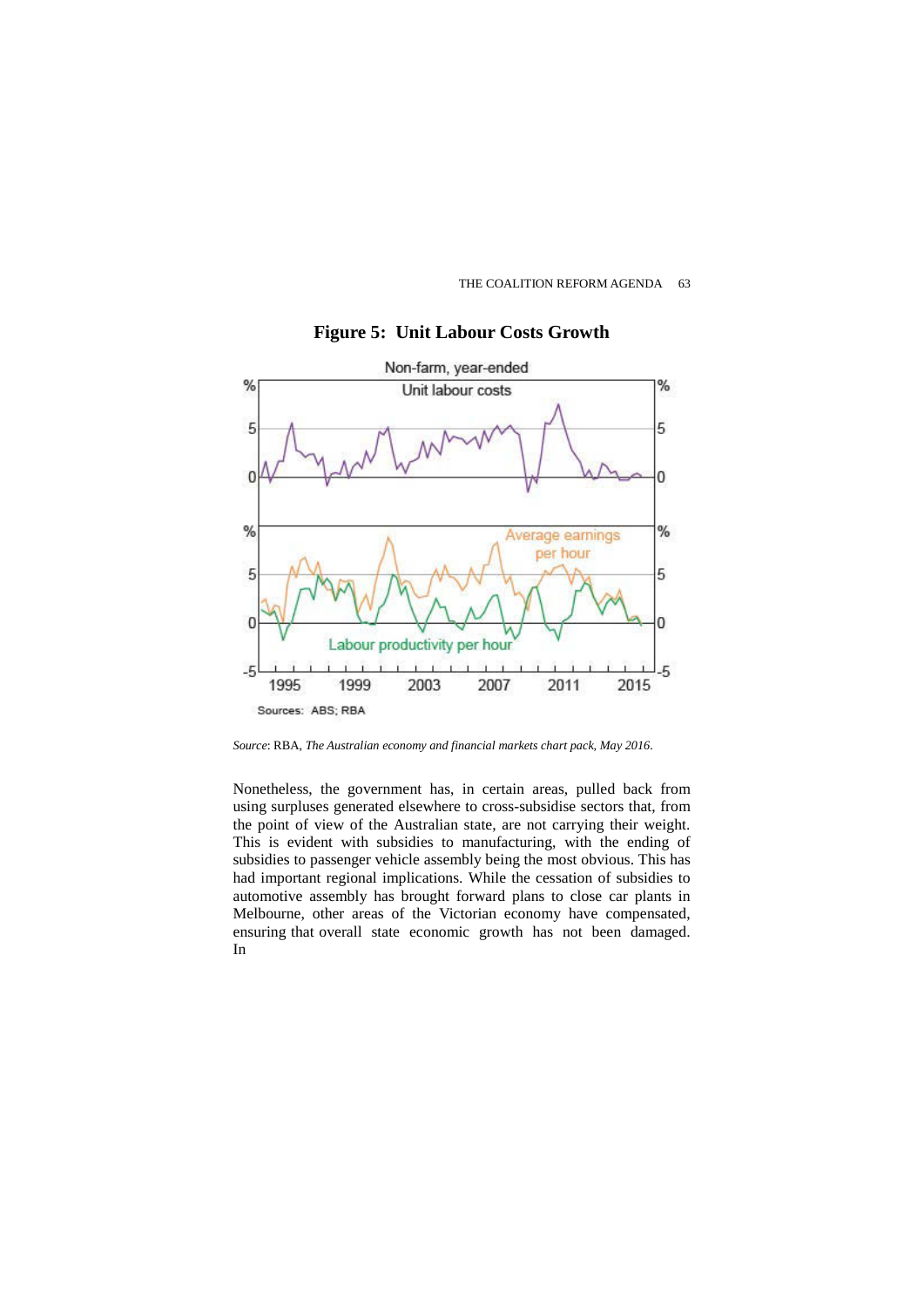South Australia, however, where subsidies and government assistance to secondary industry played such an important role in fostering manufacturing in the 1960s, the withdrawal of government assistance is having a much more severe effect. The closure of Holden's assembly plant in Elizabeth, coming on top of the 2008 closure of the Mitsubishi plant at Tonsley Park, will bring vehicle assembly to an end while also having a big impact on component manufacturers in South Australia. The state is also facing the prospect that the Arrium steel plant in Whyalla will be closed. The only currently bright spot for the state's manufacturers is the decision by the federal government to support the state's shipbuilding industry through big military outlays, including the \$25 billion program to build 12 submarines.

The final element of the cost-cutting agenda for business - reducing taxation on the corporate sector - has, by comparison with reducing labour costs and shifting resources out of declining industries, not advanced very far. I return to this point below.

What of the second major element of the reform agenda: faster international integration? In 2015, exports grew in value by 4.9 percent, while imports fell by 0.7 percent (ABS, 2016a). The resources sector is still by far the biggest contributor to export revenue, with volumes rising steadily as new mines have come on-stream (RBA, 2016). BHP and Rio Tinto have been the biggest contributors to this new supply, as they capitalise on their low production costs by flooding the market in an effort to drive out their higher cost competitors. Earnings for the big miners have dropped as a result, but the impact of falling US dollar prices of iron ore and coal has been partly offset by the lower Australian dollar and declining freight rates which have cut the industry's breakeven costs (Ingram, 2016). Nonetheless, it is important to register a very important limitation concerning the benefits of rising mining export volumes. Given the high rates of foreign ownership prevailing in the sector, the profits arising from healthy mining exports are disproportionately repatriated to overseas head offices (or a suitable tax haven) even if the mining industry is still generating royalties for state governments. Further, the export boom is far less labour-intensive than the construction phase. The mining export surge therefore has less traction than the preceding mining investment boom, so far as incomes and employment in the Australian economy is concerned.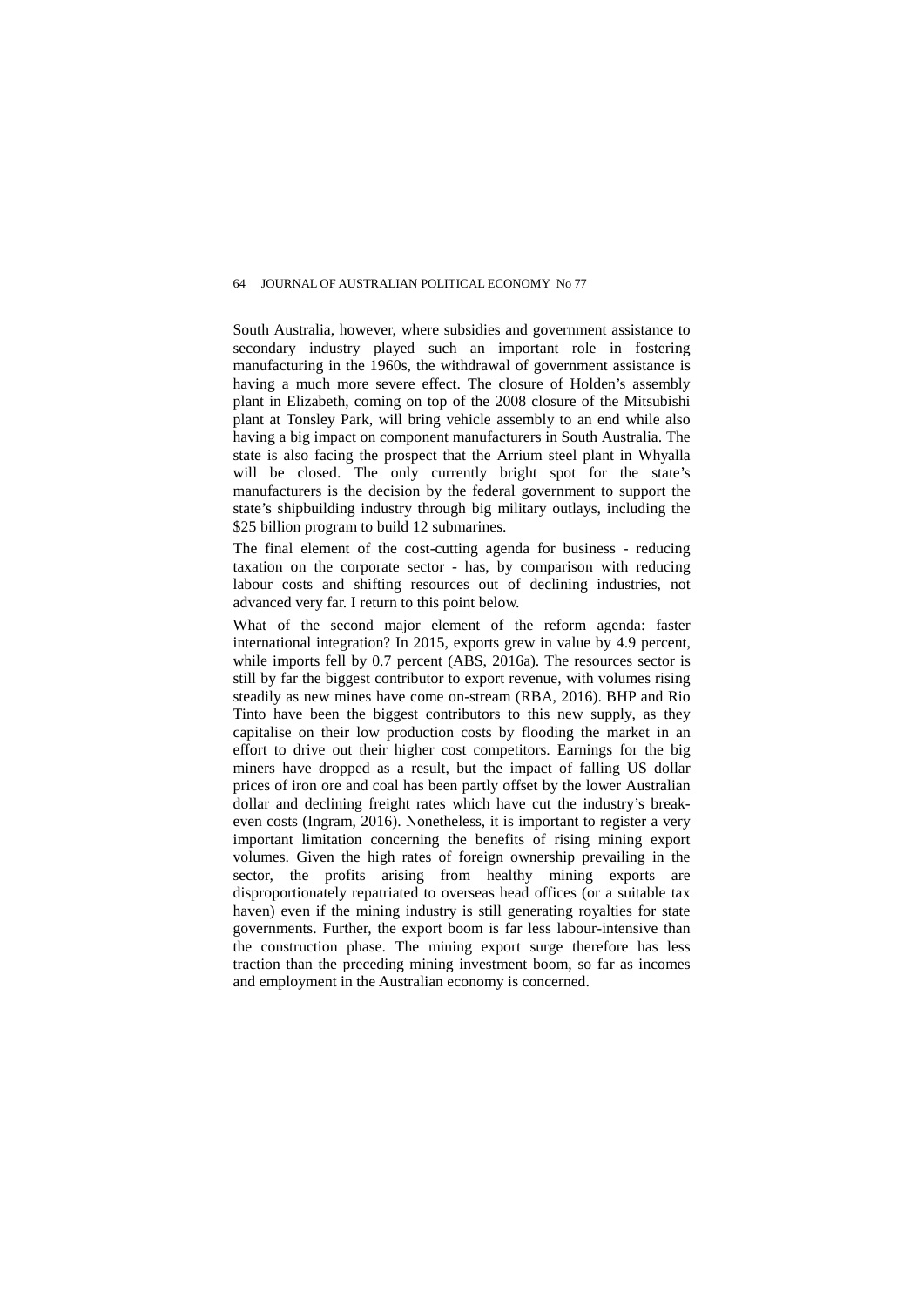The depreciation in the Australian dollar as measured by the trade weighted index, from 80 in 2012 to 60 in 2015 (May 1970 = 100) (RBA, 2016), helped to stimulate exports outside the resources sector. Tourism, hit hard by the high dollar in the latter stages of the mining investment boom, is now flourishing, with a surge in Chinese tourists – now Australia's largest tourist market - and more Australians holidaying at home. High occupancy rates at Sydney and Melbourne hotels have encouraged investors to pour money into new hotel development (Schlesinger, 2016a). The fact that labour costs have not risen despite relatively low unemployment means that Australian capitalists can enjoy the international cost advantage of a cheaper currency without seeing it eaten away by wage rises.

International education, which, like tourism, dipped in 2009-2012 when the dollar was high, has also strongly recovered as the lower dollar makes Australia a more attractive destination for international students. The cheaper dollar has also made online shopping at international outlets less attractive, helping to boost domestic retail as well. A lower dollar also benefits rural exporters, driving up farm incomes. Commercial loans to agriculture have grown strongly since 2013 in response to low interest rates, the weak dollar and rising prices for some foodstuffs (but not wheat) (Schlesinger, 2016b).

As for the new free trade agreements, it is too early to tell how these will affect flows of trade and investment since they only came into effect during 2015, but it is notable that some capitalists, including Andrew Forrest and Gina Rinehart, have begun to invest in foodstuffs in anticipation of growing markets for Australian food in East Asia. Similarly, companies offering personal and professional services, such as healthcare and wealth management, are looking keenly at expanding their operations in Asia.

To summarise, the Australian economy has held up better than might have been expected once commodity prices and investment in the mining and ancillary industries began to retreat in 2011-12. Company incomes and profits outside mining and manufacturing have risen. Consumer spending has been stimulated by the property boom, particularly in Sydney and Melbourne. After a period of retrenchment, employment has grown and unemployment has fallen. In terms of the reform agenda, the capitalists have clearly succeeded in suppressing labour costs. Some of the long-term subsidies to manufacturing have been wound back and the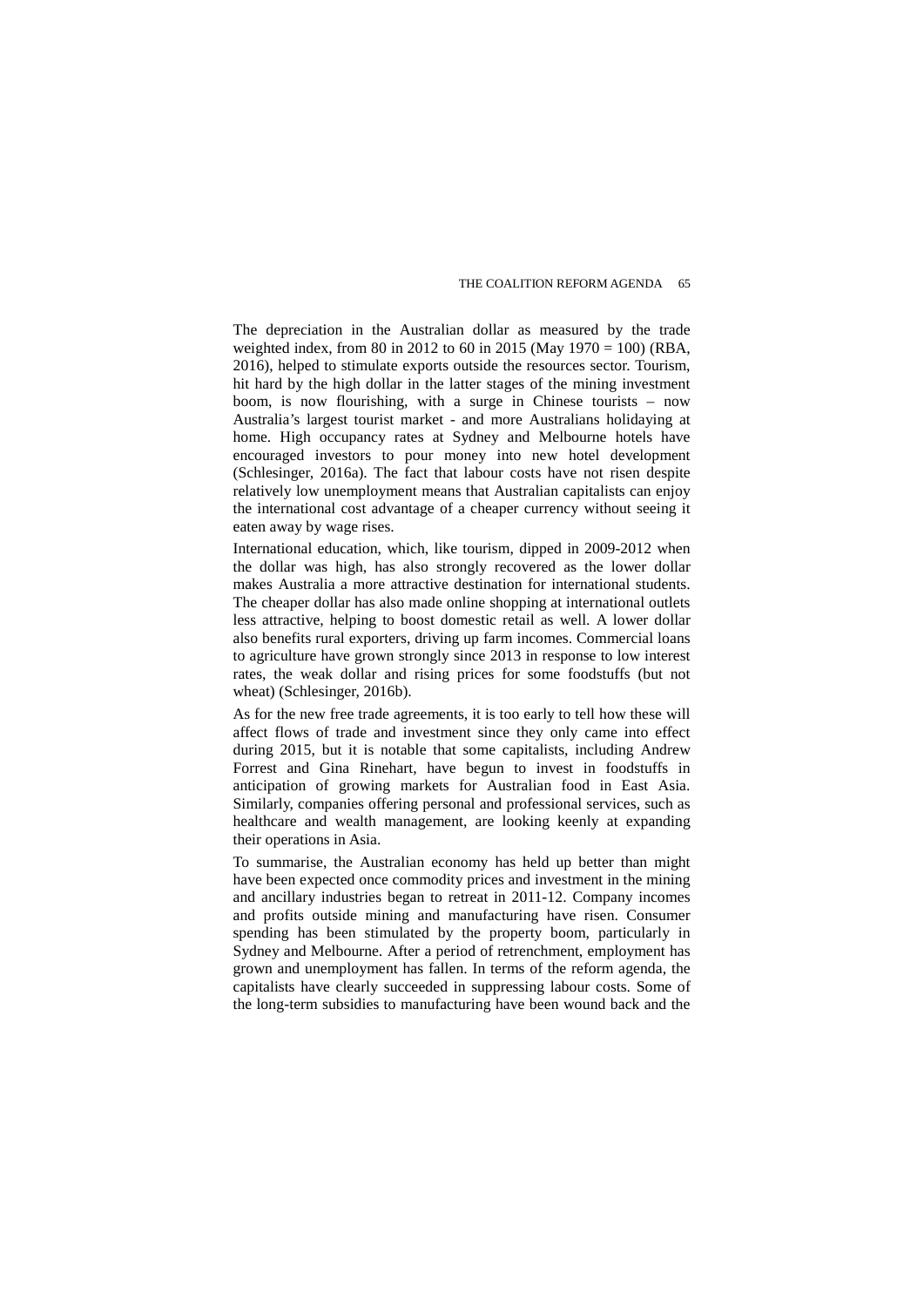ongoing run-down of manufacturing operations appears to be accepted by the broader capitalist class as part of the process under way since the early 1980s even if it is causing pain for particular sections of the class<sup>4</sup>. As for international integration, the lower dollar has lifted the fortunes of several export sectors and cushioned the impact of falling commodity prices on the earnings of the mining companies.

## **Obstacles and Problems for the Post-Boom Transition and the Reform Agenda**

There are, however, some important problems during the post-boom transition and obstacles to the reform agenda that must also be considered. The first problem is that the uptick in investment outside the mining and manufacturing sectors has not been nearly enough to compensate for the collapse of investment in these sectors since mid-2012 (Table 2). Higher profits have not been recycled into significantly increased investment because company boards appear to be setting high hurdle rates of return for new investments, well above the actual cost of capital, and also to be requiring quite short payback periods in which investment outlays are recouped (Lane and Rosewall, 2015). As a result there has been a tendency for boards to pay out higher dividends to shareholders or to engage in share buy-backs rather than invest in their own enterprises (Lannin, 2014; Smith, 2016). Profits have also gone into higher executive salaries and investments in financial markets in the hope of capitalising on the Wall Street bull market run of 2009-15.

**Table 2: Private Investment Expenditure, Current Prices, Trend Figures, Sept Qtr 2012 to Dec Qtr 2015** 

|                | <b>Mining</b> | <b>Manufacturing</b> | <b>Other</b><br><b>Industries</b> | <b>TOTAL</b> |
|----------------|---------------|----------------------|-----------------------------------|--------------|
| Change (\$m)   | $-9671$       | -419                 | $+1651$                           | $-8440$      |
| Change $(\% )$ | $-39.8$       | $-15.9$              | $+11.6$                           | $-20.5$      |

*Source*: ABS, *Private new capital expenditure and expected expenditure, Australia, December 2015*, cat. no. 5625.0

 $\overline{a}$ 

<span id="page-14-0"></span><sup>4</sup> I consider the political consequences of the rise and fall of particular sectors of the Australian capitalist class in Bramble (2015 & 2016).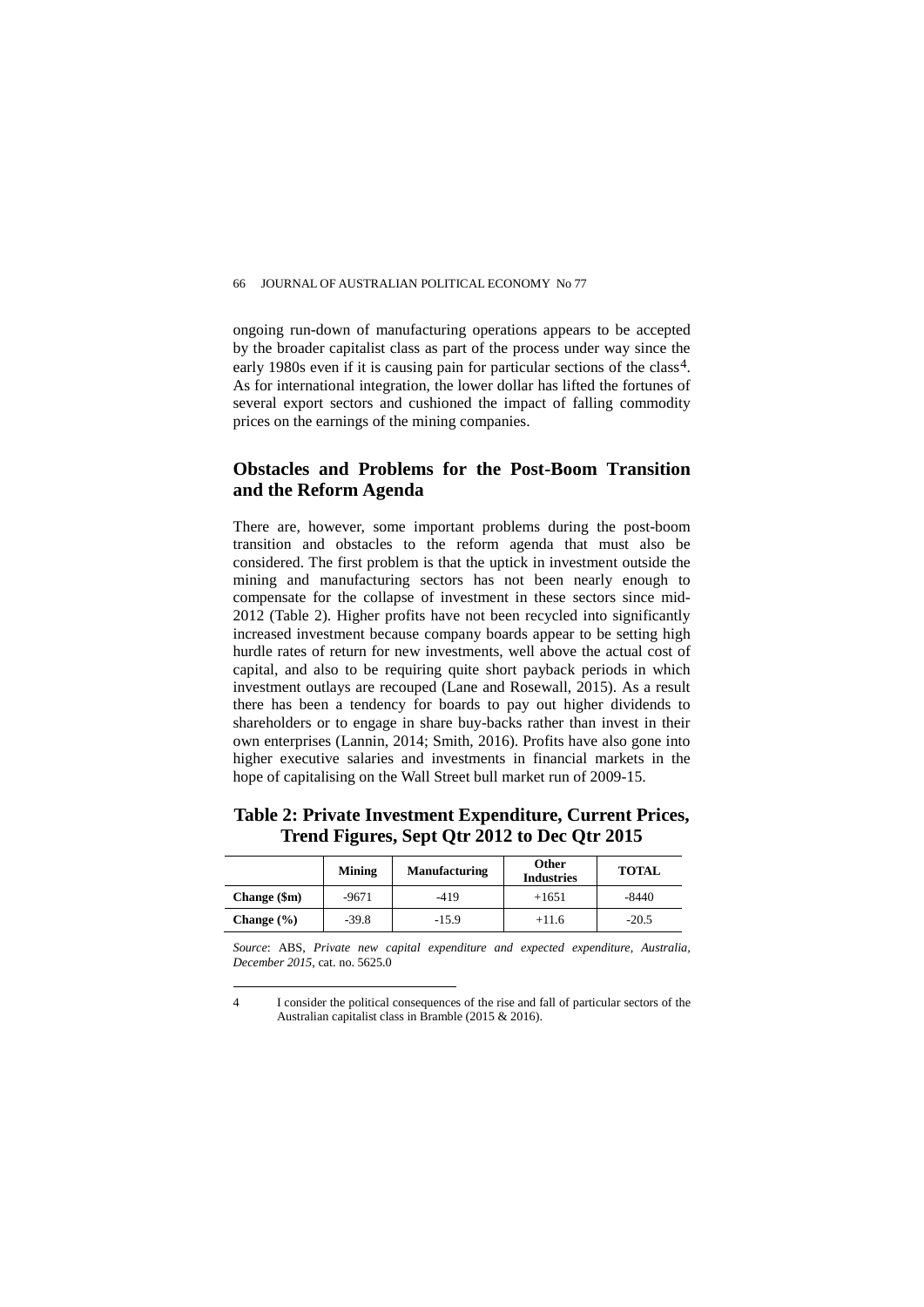The second evident problem for the Australian capitalist class is that, even though growth of GDP has held up, it has not been sufficient to reverse the long term trend towards secular slow-down (Figure 6). This slowdown is even more obvious once population growth is factored in (as shown in the lower line in Figure 6). Growth may look positive in comparison with other advanced economies but, given the sluggish state of the latter, this is no indication of rude health. The Reserve Bank of Australia's decision in May 2016 to lower the cash rate by 25 basis points after the consumer price index fell in the first quarter of the year is a signal that the central bank is concerned that growth is not stronger. Low economic growth has a series of negative effects, not least its impact on government revenues, to which I return later.





*Source*: Callam Pickering, CP Economics, http://www.cpeconomics.com/

While real unit labour costs may have fallen, this has been primarily because of wage suppression, not improved productivity (Figure 7). A host of factors are responsible for Australia's poor productivity record in the 2000s, but inadequate infrastructure investment, reluctance by business to invest in R&D, the run-down of publicly funded apprentice training and massive (initially non-productive) investments in the construction of mines and associated infrastructure are important contributors.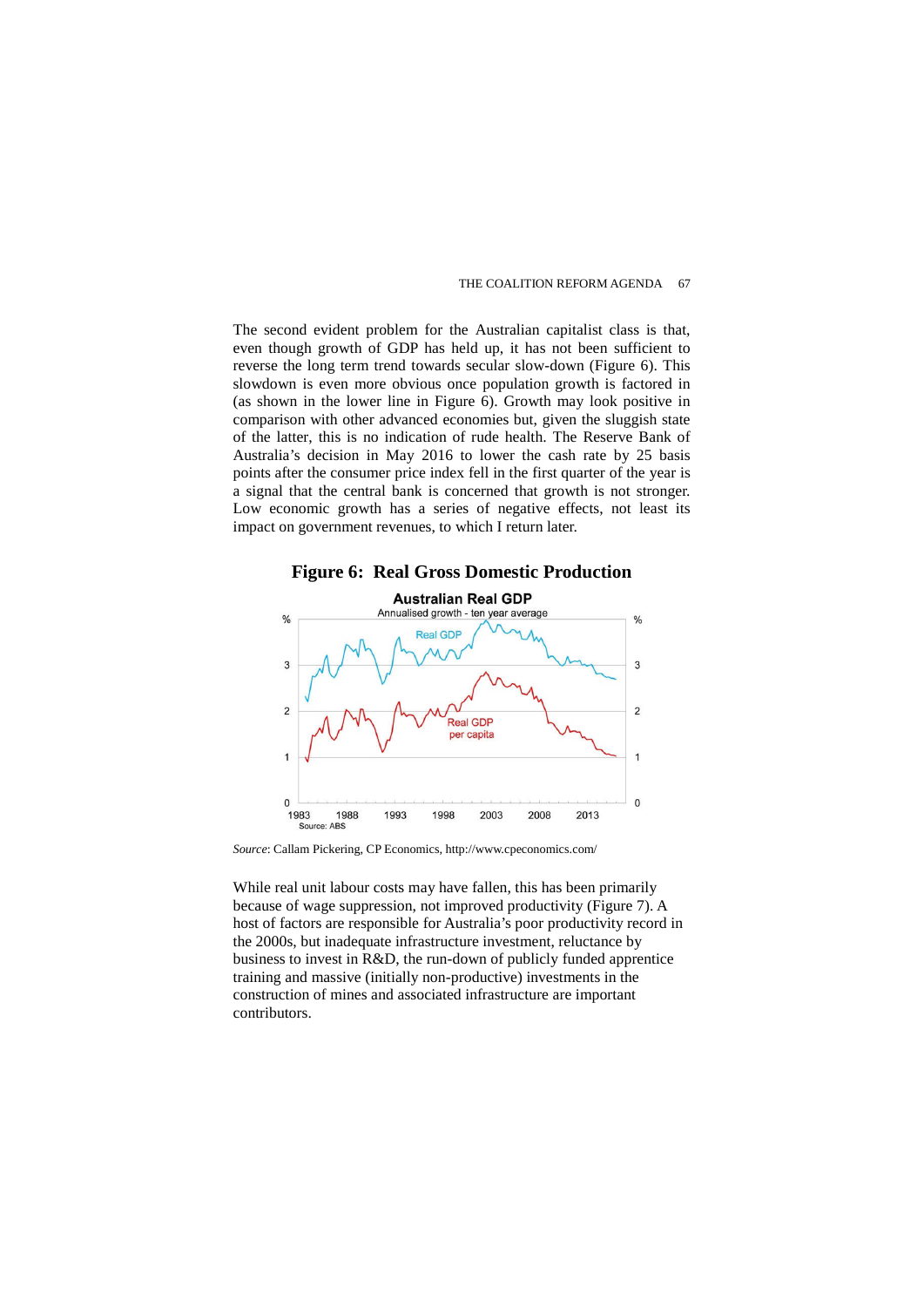

## **Figure 7: Market Sector Productivity, Hours Worked Basis**

*Source*: Australian Bureau of Statistics (2016), *Estimates of Industry Multifactor Productivity, 2014-15*, cat no. 5260.0.55.002.

Another problem confronting the Australian economy is the sustained growth of household debt, now measuring 180 percent of household disposable income. Even if low interest rates have reduced the burden of interest repayments over the past decade (Figure 8), the level of debt makes consumer spending a hostage to fortune.

A significant factor raising household debt in recent years has been the steady increase in the price of housing relative to personal incomes. Median dwelling prices in Sydney have risen from six times average annual incomes in 1996 to twelve times (Irvine, 2015). Simply to own a house as a place of residence now creates a much greater debt obligation. Household debt has also grown because more people on middle and higher incomes have bought investment properties (Kohler and van der Merwe, 2015: 24, 28; IMF, 2015a: 3, 6, 11-12). A further contributing factor in recent years has been stagnation in wage incomes, encouraging greater reliance on loans and mortgage redraws to sustain consumer spending.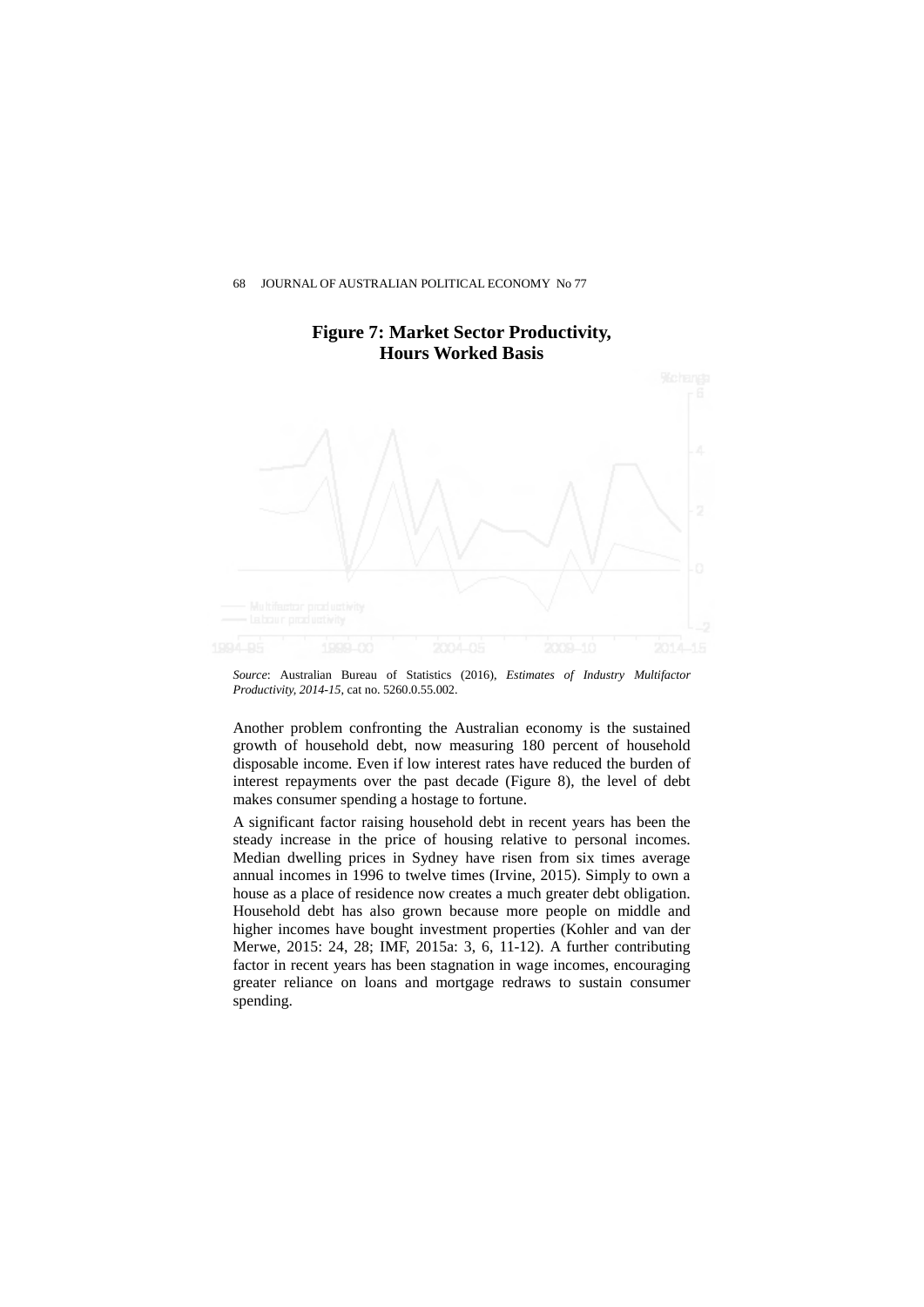

### **Figure 8: Household Finances**

*Source*: RBA, *The Australian economy and financial markets chart pack, May 2016*.

Rising household indebtedness does not present a problem so long as unemployment and interest rates do not rise sharply and property prices do not drop. There is no indication of any imminent sharp rise in unemployment and the prospect for interest rates is for further cuts, but the future of the property market is more uncertain. Whether and by how much Australian property is over-valued is the subject of much speculation, but the IMF estimated in 2015 that housing prices in Australia at that time were anything from 4 to 19 percent overvalued (IMF, 2015a: 8, 16). In some sectors – most obviously housing in mining towns but also inner city apartments in Melbourne and Brisbane – there is serious oversupply and thus downward pressure on prices. More and more investors in 'off the plan' apartments are now selling at a loss or are finding that they have to personally make up the shortfall as banks refuse to lend to fund the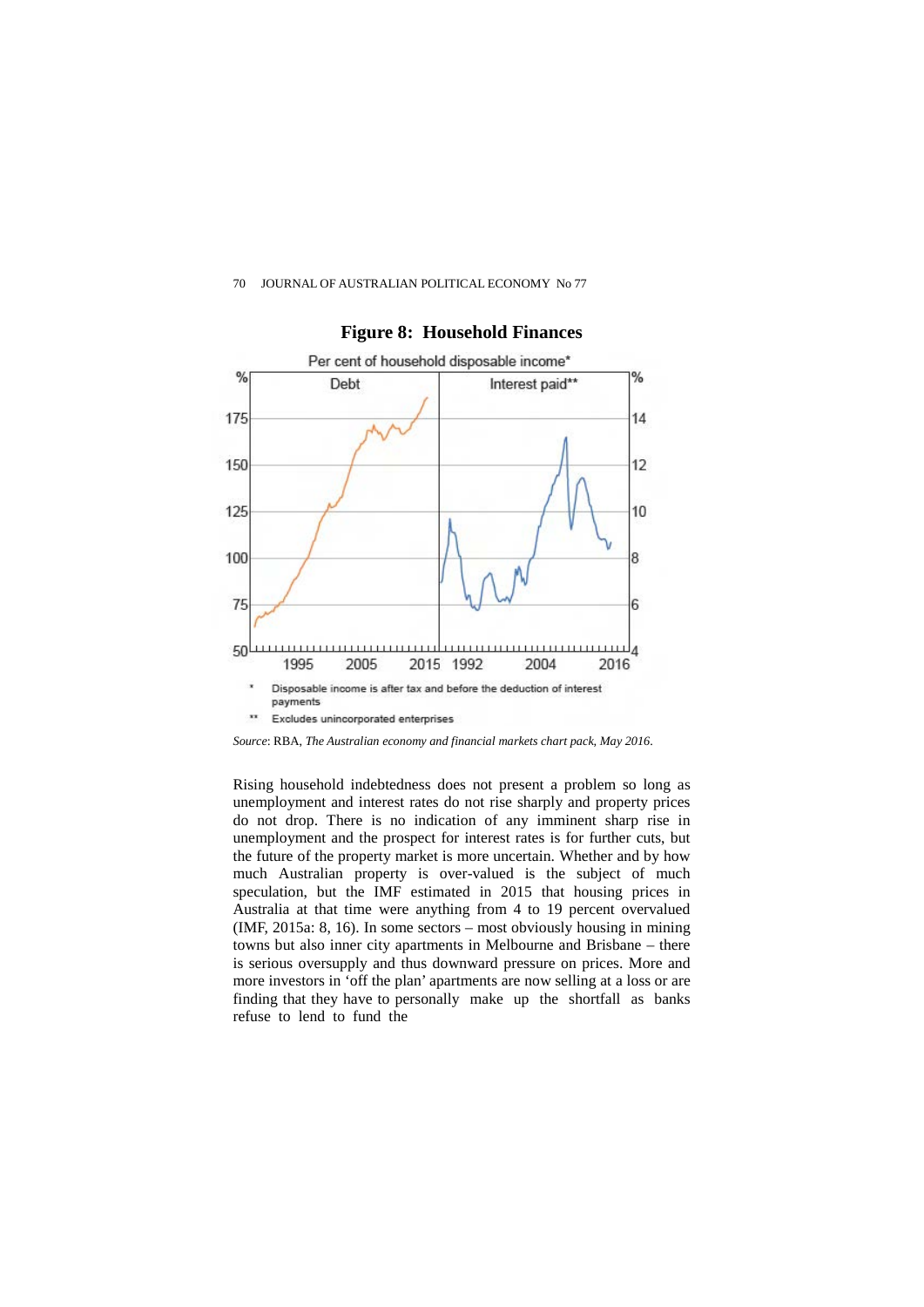difference between the buyer's initial deposit and the agreed purchase price payable on completion of the property (Bleby, 2015). The fact that many investors are buying their properties on interest-only loans (IMF, 2015a: 13) is a further point of weakness: in a rising market, investors can prosper, but in circumstances of over-supply and difficulties in finding tenants, the outcome can be a serious financial loss.

If a significant downturn in house prices were to eventuate, those holding large mortgages would immediately face a problem of negative equity. This may not be a problem for most residential owners of property so long as they are not forced to sell. But for investors, the investment calculus, with losses on rental compensated by capital gain, becomes much more problematic. For both owner occupiers and investors, a drop in house prices will depress consumer spending, as the wealth effect associated with rising prices goes into reverse. Household debts accumulated on buying property will become more onerous. Lower prices would also sharply curtail employment and investment in construction and real estate.

A fall in house prices would also impact on banks who have extensive housing loans on their books. The vulnerability of the banks to problems in the housing sector can be exaggerated. Australia is not facing the same situation as US banks in the run-up to the sub-prime crisis in 2007. Lowdoc loans, never as significant as in the US, have virtually vanished from the Australian housing market; non-performing loans are low; and the loan to value ratios for both owner occupiers and investors are currently stable. Few households have debts larger than assets and most investment loans are taken out by middle to higher income earners with greater capacity to weather any downturn (IMF, 2015a: 15). Nonetheless, the banks will not be immune to any serious deterioration in the housing market if it eventuates. The IMF predicts that a significant fall in house prices in Australia in the context of international financial volatility may cause serious damage (IMF, 2015a: 18). The interaction flows the other way as well. Foreign funding now represents 27 percent of total Australian bank liabilities. Any return to conditions of financial crisis in overseas capital markets may see international lenders pull money out of Australia, pushing up domestic interest rates, precipitating a downturn in housing.

Much of the apartment building in recent years has been driven by an expectation of increasing population. During the 2000s, immigration to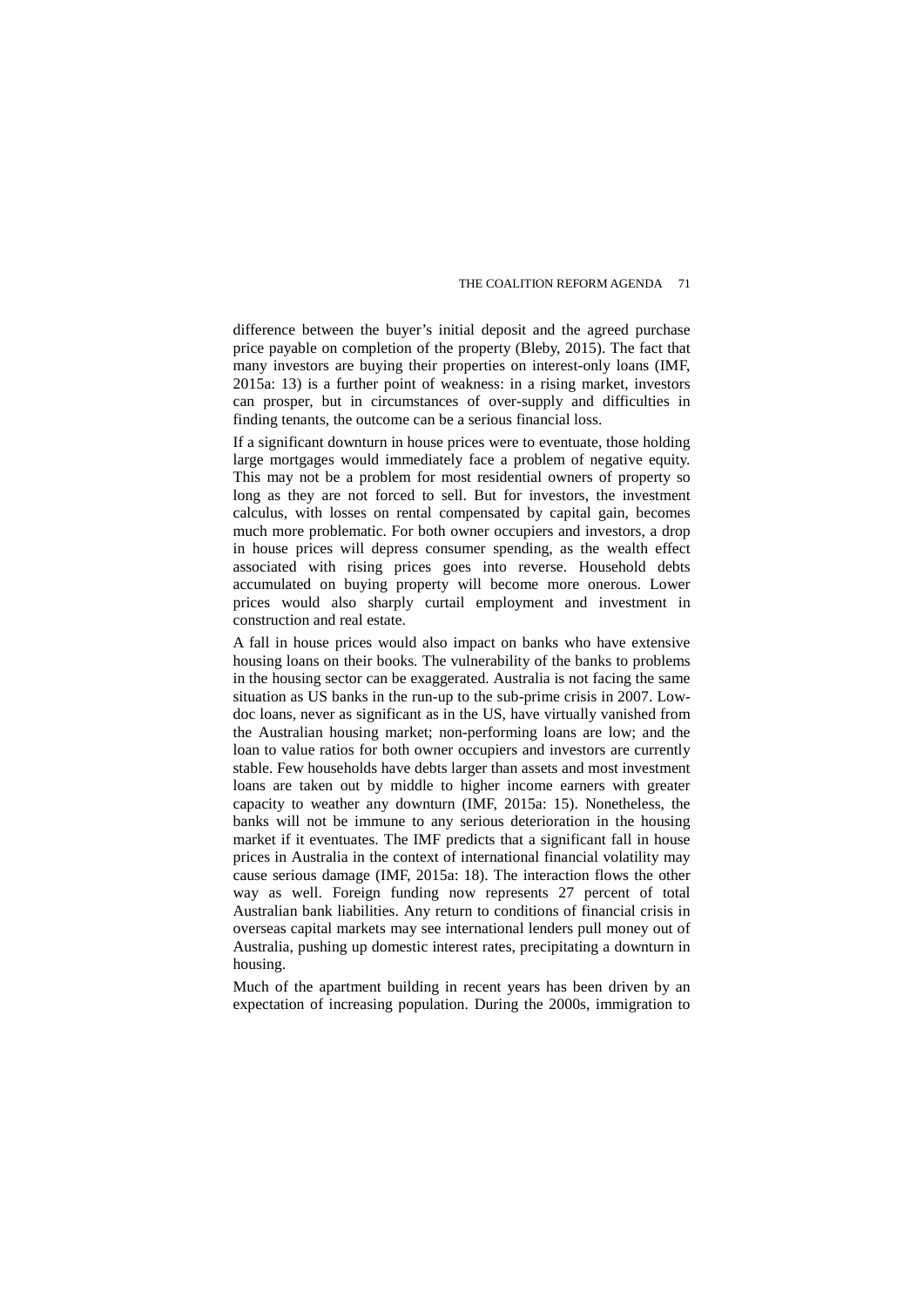Australia grew rapidly, adding to government revenues, expanding the economically active sector of the population (migrants tend to be prime working age) and driving demand for housing. Since 2009, however, net annual immigration has fallen from 300,000 to 168,000 in 2015 and this in turn has had an impact on annual population growth which has dropped by nearly 30 per cent from 443,000 to 317,000 (ABS, 2016c). While lower population growth reduces outlays on social spending, it also slows the rate of growth of consumer spending and puts downward pressure on the housing market. And, because migrants tend to be younger than the population at large, a fall in net migration reduces the economically active sector of the population.

A further factor impinging on the relative success of Australian capitalism is the international context. The Australian government is trying to pursue its reform agenda at a time when underlying problems in the international economy have resurfaced after a period of relative calm following the Eurozone crisis of 2011. The stimulus to the world economy provided by massive fiscal stimulus packages during the global financial crisis, followed by successive rounds of quantitative easing which pushed interest rates to (in the case of the US) just 0.25 percent, were sufficient to prevent the world economy slipping into a deep depression. But the biggest beneficiary of these measures were the banks that were bailed out and shareholders, with the Dow Jones industrials index rising by 130 percent between February 2009 and May 2015.

Since the second quarter of 2015, the cautious optimism of the earlier period has given way to fear that the recovery may go into reverse. Repeated shocks to the stock markets are one indication of nervousness as are regular downgrades to predicted growth of the world economy. There is now a growing realisation that the recovery since the global financial crisis has been weak and partial. While the mass of corporate profits has rebounded strongly since the global financial crisis and the share of profits in global GDP has recently been close to post-war highs, the global non-financial rate of profit has been declining on a secular basis since the late 1990s and the level of corporate debt relative to GDP is at record levels (Roberts, 2016). The lower rate of profit and the amassing of high levels of corporate debt, combined now with recent declines in the mass of profits and the share of profits in GDP, are reducing the dynamism of the system as they curb capitalists' willingness to invest (Roberts, 2016).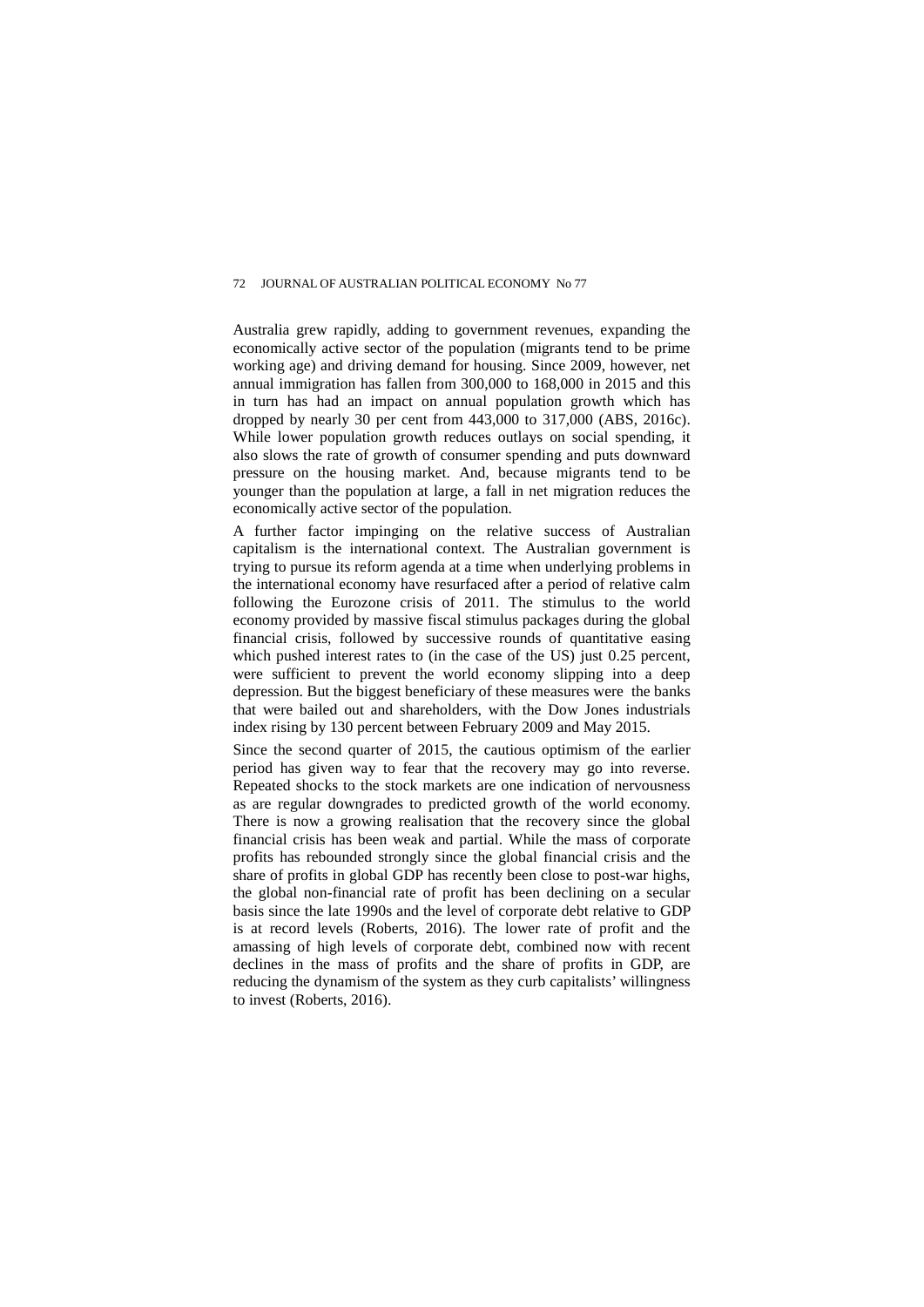The result is that the US recovery following the global financial crisis was the weakest since 1945 and in the first quarter of 2016 annual growth had slowed to less than 2 percent, with investment falling for the third successive quarter. Britain, another supposed success story, is not faring any better, while much of the EU is stagnant or growing annually at barely 1 percent. In Japan, Abenomics has failed to lift growth beyond its trend rate of just 0.5 percent and the steadily appreciating yen poses a further threat to growth. The advanced economies, in other words, have not broken out of what Roberts (2016) calls its 'long depression'.

The retreat of China indicates that this country too is now feeling the effects of the slowdown in the world system. The rate of annual economic growth has slumped from 12 percent in 2010 to just 6.5 percent in early 2016, reducing the rate of growth of imports of commodities from other 'emerging market economies', encouraging capital flight and exacerbating currency volatility. But it is not just the commodity exporters who have been affected: slackening activity in China is also weakening demand for machine tools, and thus the export trade of Germany, the US and Japan. It is reducing demand for components produced in China's Asian neighbours, now heavily integrated into regional supply chains oriented to the Chinese market. Slower income growth, along with a crackdown on corruption, is also cutting sales growth of Western luxury cars and prestige fashion and consumer brands in local markets.

The risk to the world economy is that it may be heading for a deflationary cycle of falling prices of commodities and finished goods, falling sales, falling stock markets and declining world trade, all of which will serve to discourage investment, thereby intensifying the problems. There are counter-tendencies, of course. After falling by two thirds during 2014 and 2015, the price of iron ore began to lift in the northern spring of 2016, helping to stabilise the major commodity exporters. The trade weighted US dollar index, which was rising strongly through 2015, contributing to deflationary pressures in world markets, retreated for several months in the first half of 2016. The Chinese government embarked on another round of stimulus spending in early 2016, reviving markets for 'old' industries like steel, glass and cement (Murray, 2016). World stock markets have continued to be volatile, but severe falls in the major indices early in 2016 were reversed by April. Regardless of these fluctuations, what does not seem in doubt is that nowhere is growth reviving on a sustained basis. The Chinese government may, for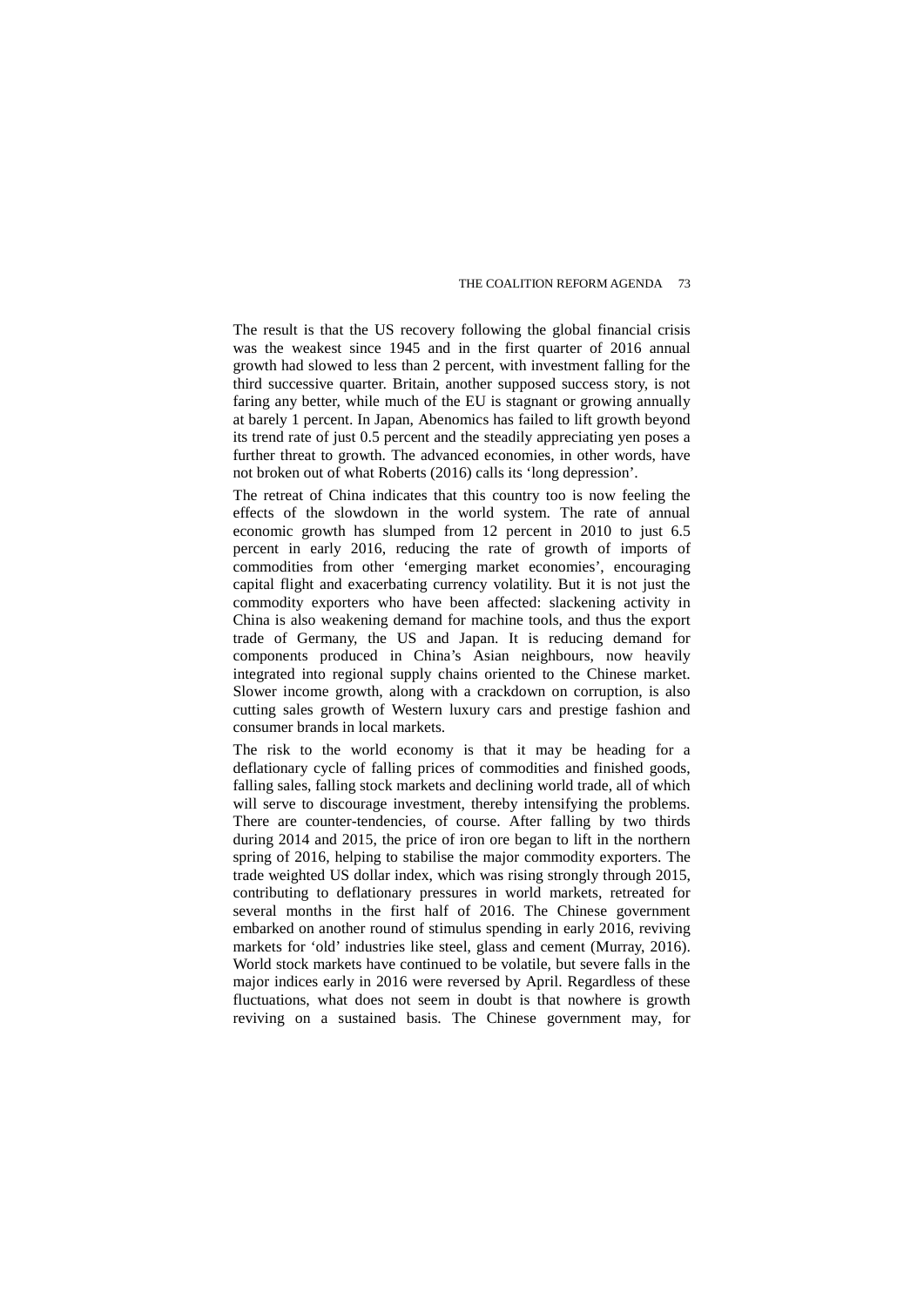example, be able to promote higher fixed investment in real estate and manufacturing but only by exacerbating the problems of excess capacity in these sectors, with both local and global consequences. In the United States, falling investment, a rapid decline in industrial capacity utilisation and high rates of corporate defaults are a better indication of the health of the economy than the stock market cycle. Outside the US, the introduction of negative interest rates by several central banks, a highly unorthodox move, betrays deep anxieties about prolonged economic stagnation.

It is also important to note that the governments of the OECD are in a weaker position to deal with a future external shock than they were during the global financial crisis when they used fiscal stimulus and lower interest rates to improve business and consumer confidence and domestic spending. Few governments have accumulated surpluses to pay for a future stimulus package, jeopardising any quick recovery. This is not to say that further deficit spending could not be used in such circumstances, but such a measure would involve challenging the shibboleth of prudent fiscal control advocated by monetary authorities and governments since 2010.

With central bank interest rates so low, now even negative, there is only modest scope for monetary policy to be eased to encourage business investment and domestic consumption. Further, the experience of the past few years is that low interest rates do little to promote economic activity. As an alternative, central banks could in theory engage in 'helicopter money' – the direct transfer of money to private households without the mediation of government - but many central bank governors and governments are opposed to this, most importantly the German government. All told, there is much less prospect that the world economy will bounce back as quickly from a future crisis in the way that it did in 2009-10.

A slowing world economy affecting some of Australia's top export markets and sources of financial investment will be a drag on growth at home. The IMF estimated in 2015 that the Chinese slowdown alone could take a full percentage point off Australia's annual growth over the next five years (IMF, 2015b; Greber, 2015). Trends in commodity prices, by influencing government revenue streams, will have a major impact on the potential for a return to budget surplus, as they have already (more on this below). Whether the price of iron ore returns to its low of US\$38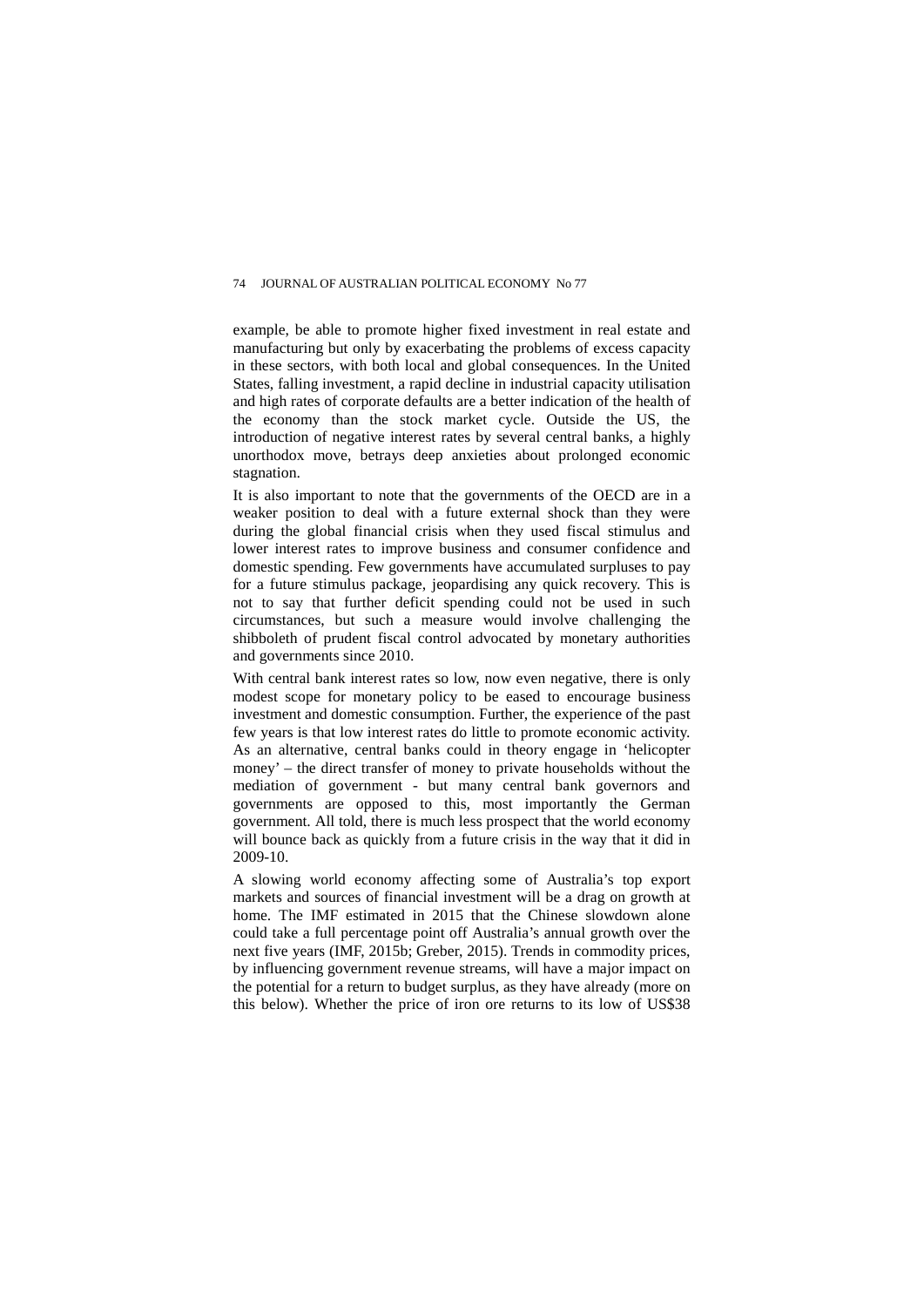recorded in January 2016 or stabilises at close to US\$60, where it stood by May 2016, will be very significant for government finances. Exchange rate volatility will also have a significant effect on net exports and thus GDP outcomes. Further, Australia, like many other governments, will find it difficult to use fiscal and monetary policy to reinvigorate the economy if the international situation experiences another shock.

In summary, while there are several positive elements in the current economic scenario facing the Australian ruling class, there are also significant problems in relation to investment, productivity growth, economic growth, household debt, declining immigration and the broader world economy.

### **The Coalition Governments led by Abbott and Turnbull**

The preceding factors impact on the effectiveness of the Coalition government's reform agenda because they hamstring government efforts to wind back public debt. In September 2013, when the Abbott government took office, net government debt was \$280 billion. Two years later, in September 2015, the figure had risen to \$399 billion (Australian Office of Financial Management, 2016).

Two factors were responsible for the failure to curb the rise in public debt. First, the growth of tax revenues projected in the Coalition government's 2014 budget did not eventuate because GDP growth did not live up to the budget's extremely optimistic projections. Further, commodity prices fell further than anticipated, while slow wage growth, a benefit to individual capitalists, reduced the rate of growth of PAYE income tax receipts. These factors ensured that tax revenue as a percentage of GDP consistently lagged the optimistic projections in budget papers (ABS, 2015c).

On the other side of the ledger, the Coalition was blocked from carrying out major cuts in spending because of Senate opposition, itself a reflection of widespread opposition in the community at large. Although some cuts to the Budget were passed by the Senate over the course of 2014-15, the larger cuts, in particular the proposal to cut \$80 billion in outlays to the states for spending on health and education or to cut spending on universities by 20 percent, were held up in part or full. So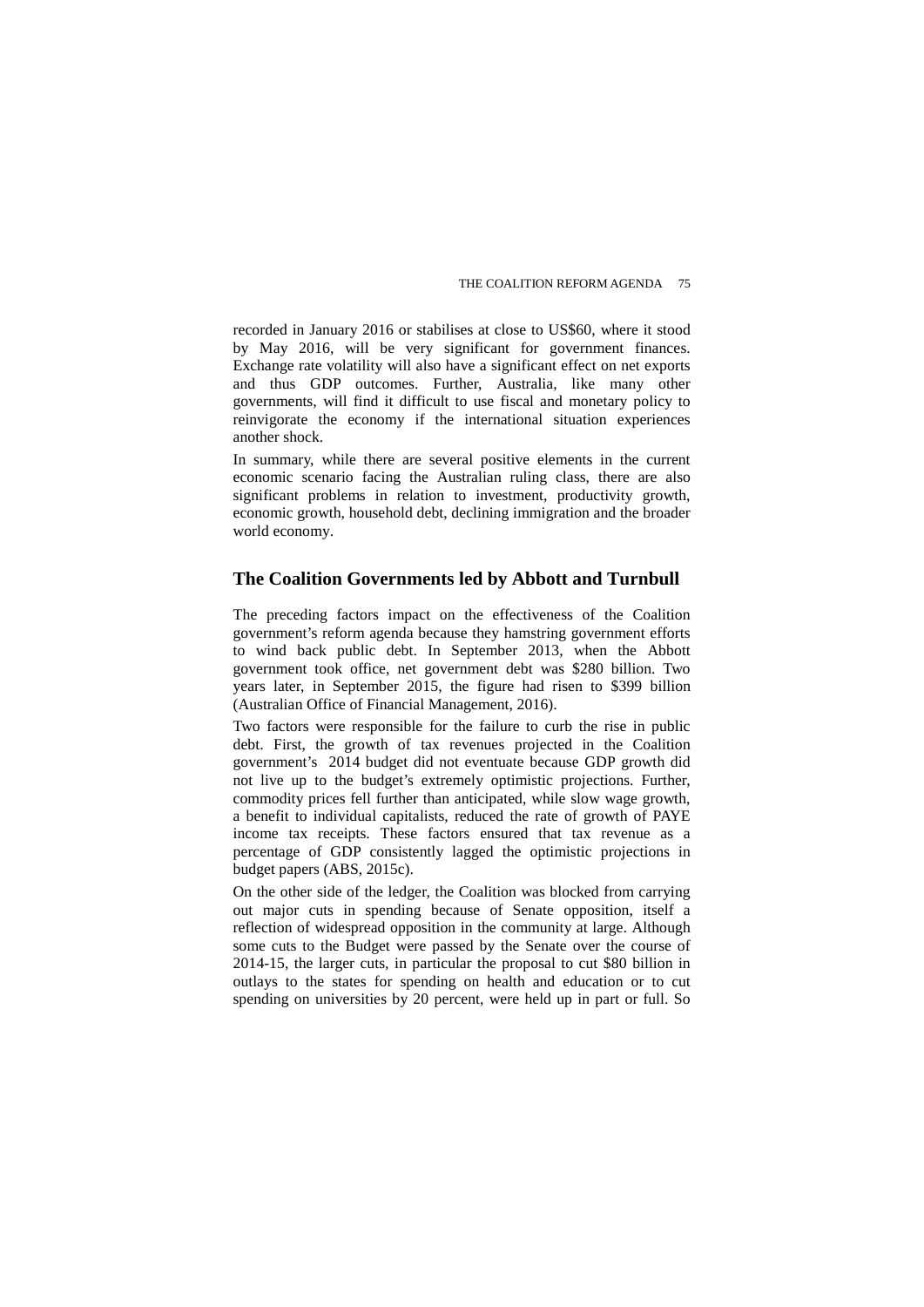were some of the cuts to Centrelink allowances for the unemployed and age pensions.

The Abbott government had enjoyed one of the briefest honeymoons on record for a new government even before it released the 2014 budget. Once the budget came out, its polling fell further and for several months popular discontent with the budget shaped the national political narrative. The government therefore had no alternative but to soft-pedal its ideological agenda in the 2015 budget, even if it maintained a commitment to much of the substance of the earlier budget. By mid-2015, the Abbott government had become a lame duck, losing support both among the electorate and among the Coalition's traditional business base which had become frustrated that the high ambitions set out in the early months of the new government had not been realised.

Facing a significant electoral reverse and the loss of many seats, Coalition backbenchers turned in September 2015 to Malcolm Turnbull to try to revive the government's reform agenda. Turnbull's ascension to leadership of the Coalition was greeted enthusiastically by the capitalist class who hoped that the new prime minister would be able to win public and cross bench support for the kind of cuts and changes to workplace relations and tax policy it favoured (Hannan, 2015; Potter, 2015). The new prime minister quickly announced his plans to turn around Australia's poor productivity record by launching an 'ideas boom' powered by start-up companies.

Business hopes were soon dashed as the new prime minister proved no more capable of pushing through major reforms than his predecessor. The proposal to raise the GST to 15 percent was withdrawn, measures to cut penalty rates were pushed back, a suggestion to allow the states to levy their own income tax lasted 48 hours, as did the proposal that the federal government cease funding state schools. Before long the *Financial Review*, which had hailed Turnbull as Abbott's replacement, had turned on him, with one article pithily headlined 'What is the point of Malcolm Turnbull?' (Tingle, 2016a). In an editorial in March 2016 the newspaper pronounced that 'Mr Turnbull has to stop faffing around' and complained that he 'lacked resolve'. While Turnbull had had 'a healthy deposit of political goodwill' on taking the leadership from Abbott, the *Financial Review* explained, the prime minister had retreated on tax reform and 'The heavy lifting of reform in budget repair and industrial relations remain in retreat or undone' (*Australian Financial Review*,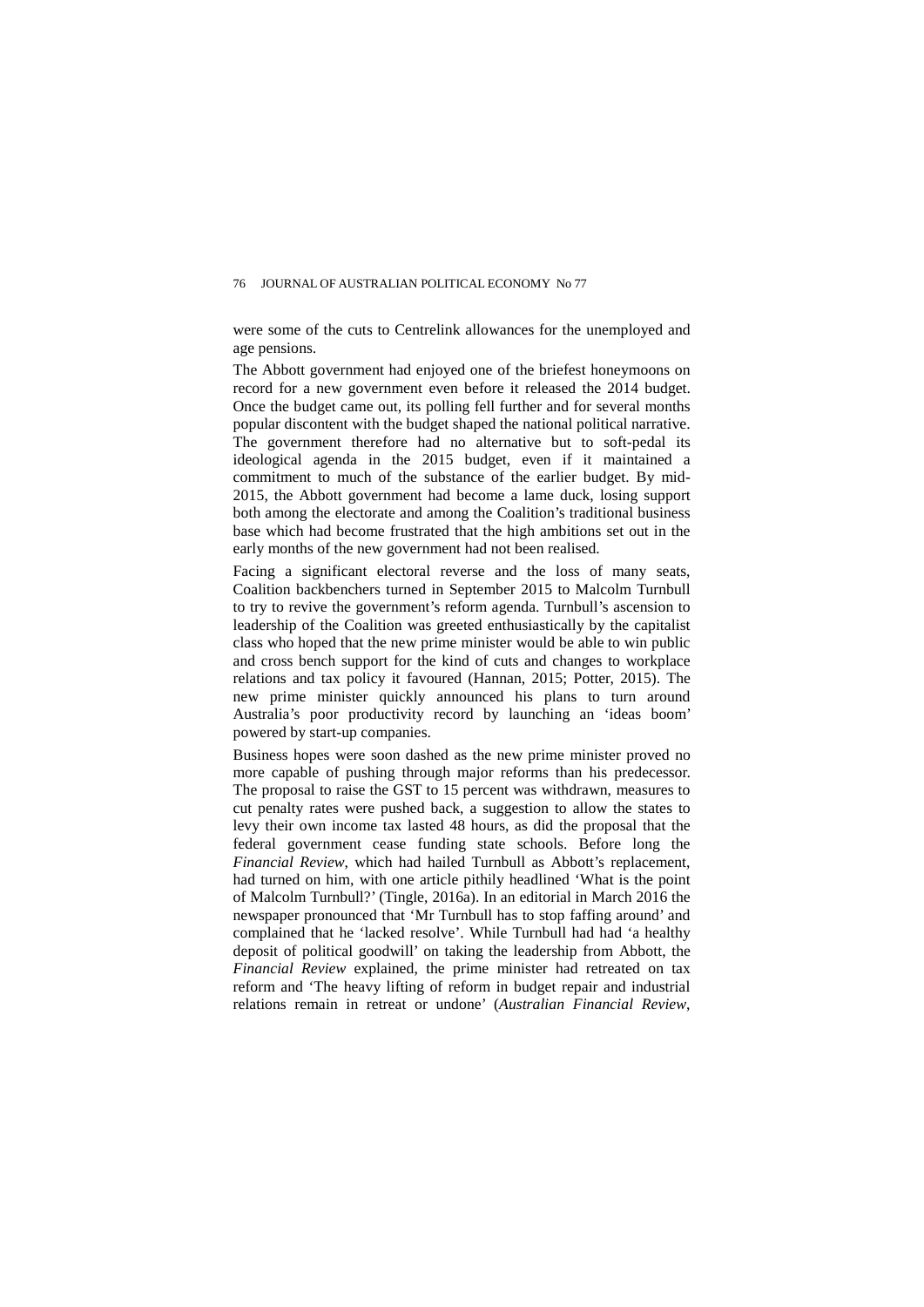2016a). The 2016 budget contained some important business-friendly measures, including tax concessions to the Coalition's small business electoral base, graduated cuts to company tax and a modest reduction in marginal income tax rates for high income earners, along with cuts to social security, higher education and aged care and a continuation of the freeze on Medicare rebates. However, the budget's relative gradualism, when compared to the 2014 budget, irked some business commentators (*Australian Financial Review,* 2016b).

Simply put, the new prime minister faced the same problem that had weighed on Mr Abbott – he could not win a popular mandate for the rapid implementation of the government's aggressive reform program. Social democratic instincts among the mass of the population – the belief in 'a fair go', support for public health and education and opposition to a world in which the demands of the wealthy are prioritised – proved to be a continuing brake on the implementation of major pro-business reforms (Sheppard, Phillips and Taylor, 2016). There is not much support in the electorate at large for lower corporate tax, higher GST or cuts to university spending, while the Labor party has been able to mine a rich seam as defenders of Medicare and public education and opponents of tax evasion by big Australian and multinational business and unethical practices by the banks and insurance companies.

With revenue not rising as much as earlier predicted by the Abbott government, and with big cuts in spending stymied, public debt continued to rise under the Turnbull government. By the end of March 2016, net debt had grown an additional \$20 billion to \$419 billion, 50 percent higher than when the Coalition had taken office (Australian Office of Financial Management, 2016). Such an increase ran directly against predictions in the 2014 and 2015 budgets. While the latter budget reduced some of the estimates for forward growth, and thus revenues, contained in its predecessor, it too proved too sanguine. Growth did not reach trend growth of 3.5 percent, and nor is it likely to do so in the near future. As a result, predictions in both the 2015 and 2016 budgets for a return of the budget to surplus in 2021 are unlikely to be met. Indications in early 2016 of price deflation make this even less of a prospect since low inflation reduces the rate of growth of government revenues. Short of the federal government mounting a savage cut in expenditure - and the relative gradualism of the 2015 and 2016 budgets indicates that the Coalition's political leaders had come to understand the political risk in doing this - public debt looks to be around for many years to come. On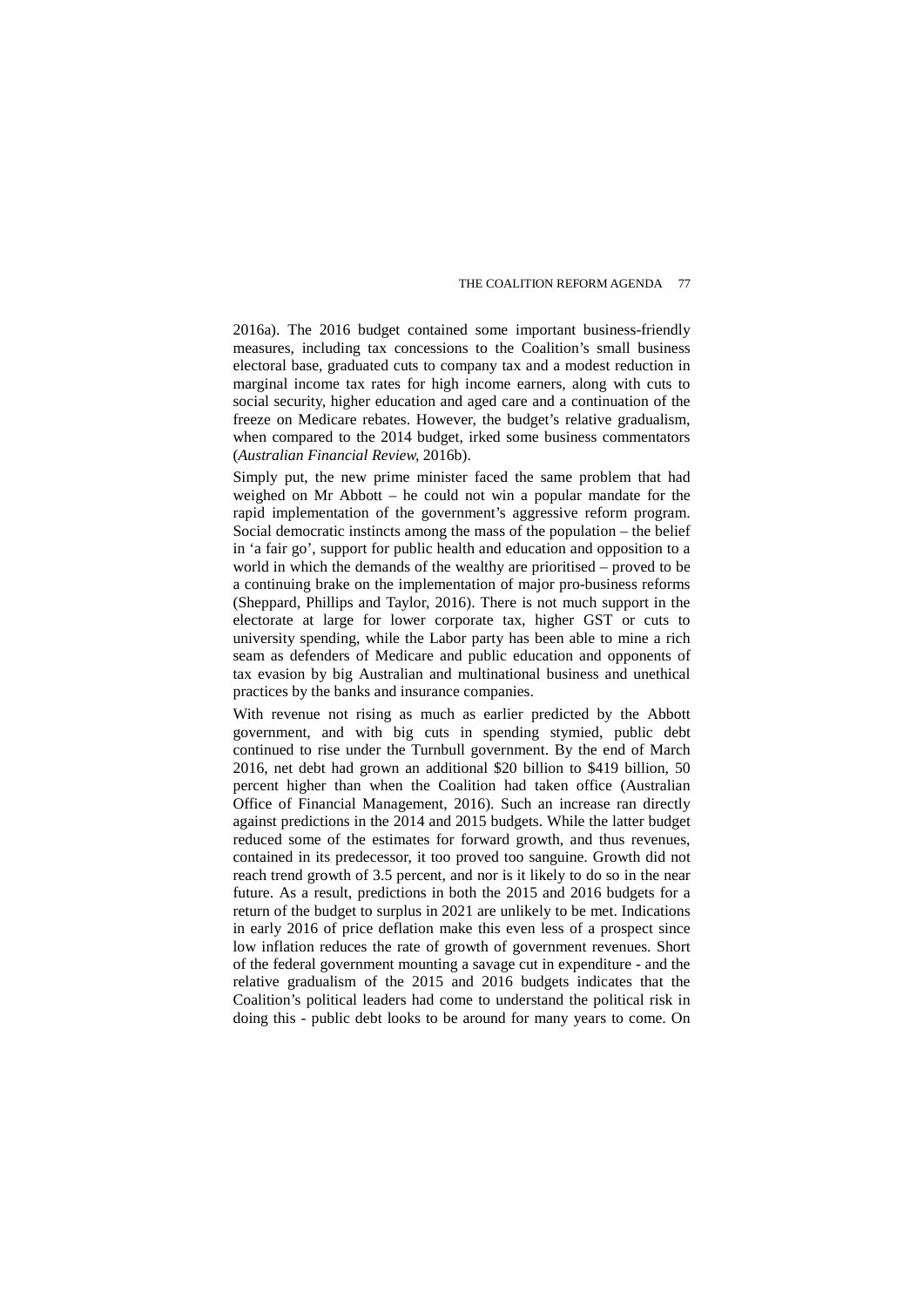any objective basis, such debt is not a serious economic problem for the Australian capitalist class, certainly when compared to the record of many other OECD member states where debt to GDP ratios are much higher, but from the perspective of the economic reformers, it remains a problem to be tackled (Joye, 2016).

The Coalition faced similar obstacles when it came to attacking workplace rights and trade unions. The government had no mandate to move quickly on this front because, as with aggressive budget cuts, it had not featured in its 2013 election manifesto. While the Coalition pushed where it could, it failed to win support for many of its preferred changes either in the Senate or the public at large. The 2015 Productivity Commission report on workplace relations did not advocate the kind of sweeping changes the government's more ardent workplace reformers hoped it might, and nor did the government get much traction on the one major change it did consider seriously – reducing penalty rates for weekend work. The Trade Union Royal Commission, established as a means to link the ALP to union corruption, also failed to gain much headway. The discrediting of its sole Commissioner, Justice Dyson Heydon, as a partisan supporter of the Liberal party, and the inability of the Commissioner, despite his extensive powers, to unearth what he alleged to be widespread corruption in the unions made the Commission ineffective in its purpose and its report was buried over the Christmas 2015 holidays. The attempt to re-establish the Australian Building and Construction Commission, a priority item for the government, was blocked in the Senate in April 2016 and the Turnbull government's attempt to force it through only led it into an election earlier than it might have wished. In two important areas of policy – shifting the burden of 'fiscal repair' to the working class and attacking workplace rights - the Coalition's reform agenda was stymied, undermining its credibility among its business supporters.

### **Summary**

The end of the mining investment boom and the commodity prices bust have been significant shocks to the Australian economy, reducing an important source of aggregate demand, sharply lowering the terms of trade and cutting national income. In this context, the Australian economy has fared relatively well, with the sharp drop in investment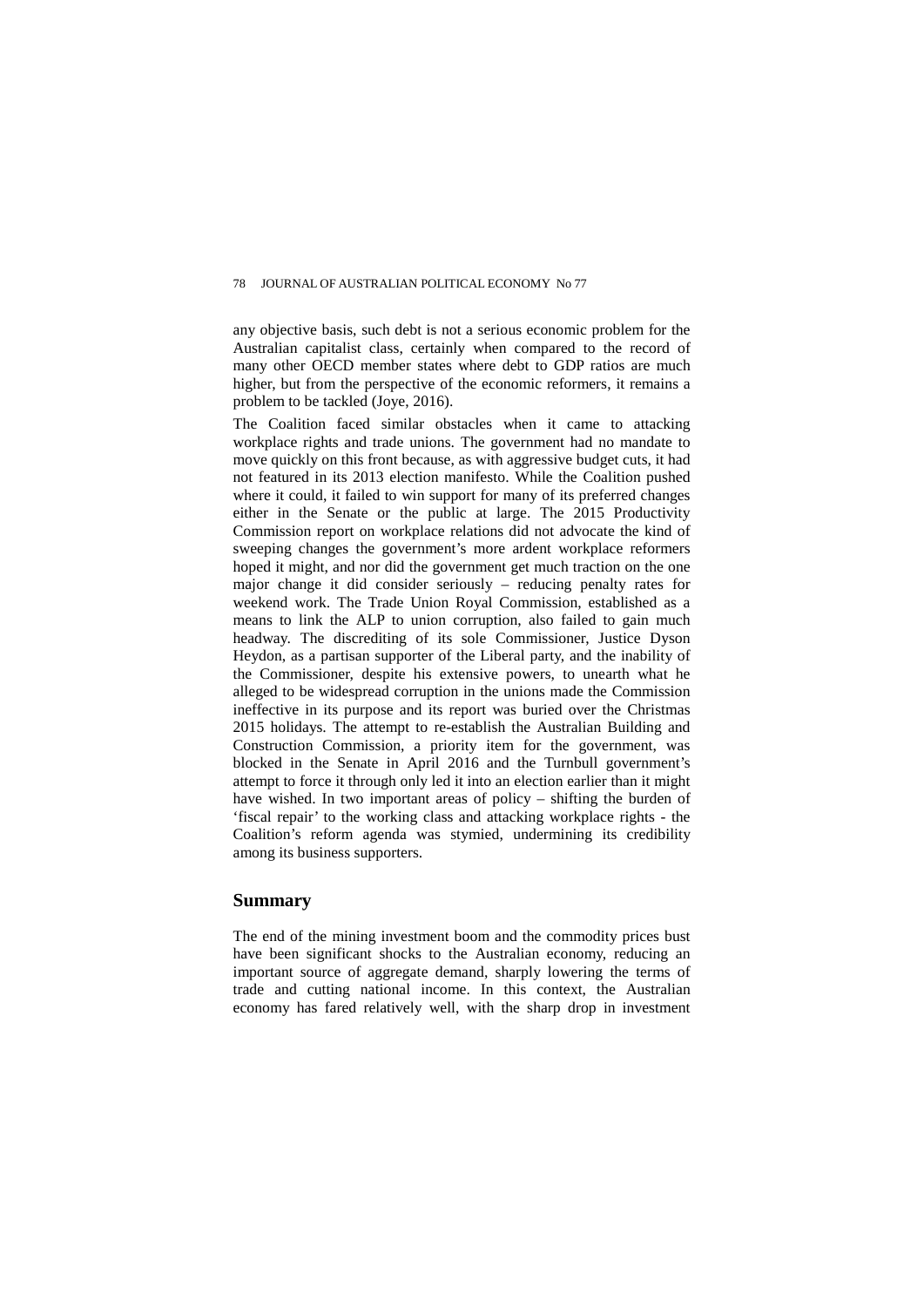compensated for by rising consumption and net exports switching from a drag to a stimulant. Outside mining and manufacturing, business outcomes have been generally positive in terms of income and profits. The situation varies by state, with Victoria and NSW running ahead of WA and Queensland, and within each state, with regional NSW suffering some economic blows, but an aggregate growth rate of 3 percent in 2015 places Australia ahead of most other advanced economies.

The Coalition government's reform agenda, designed to help Australian capitalism transition during the mining investment bust, has met some of its targets. Labour costs have been cut, helping to put a floor under the profit share in national income, at least outside the mining industry. Industry restructuring, given a nudge by cuts to government assistance, has seen resources flow out of manufacturing into other sectors, continuing a trend apparent since the early 1980s. In terms of international integration, after several years of suffering under the burden of a high dollar, some of Australia's trade-exposed sectors are recovering and net exports are positive.

Nonetheless, Australian capitalism is still plagued by structural problems. Investment overall is down by 20 percent since mining investment peaked in 2012. Labour productivity is sluggish. Although the property sector helped to sustain growth in the domestic economy in 2014-16, the rise in household debt presents a structural weakness and portends significant problems in the event of a housing bust with flow-on effects to the banking sector. Slow growth and weak commodity prices in turn have hindered the federal government's efforts to restore the budget to surplus.

The economic reform agenda is also undermined by deep-seated popular opposition. The Coalition government has been hamstrung by opposition in the Senate which has blocked budget measures that were designed to cut spending on the social reproduction of the working class. It has not created popular support for a significant shift in the burden of taxation from labour and those on lower incomes to capital and high wealth individuals. Nor has the government been able to win support for attacking workers' rights at the workplace or to make 'union corruption' a major electoral issue. Meanwhile, the international economy is in poor shape, limiting economic prospects for Australia in the medium term.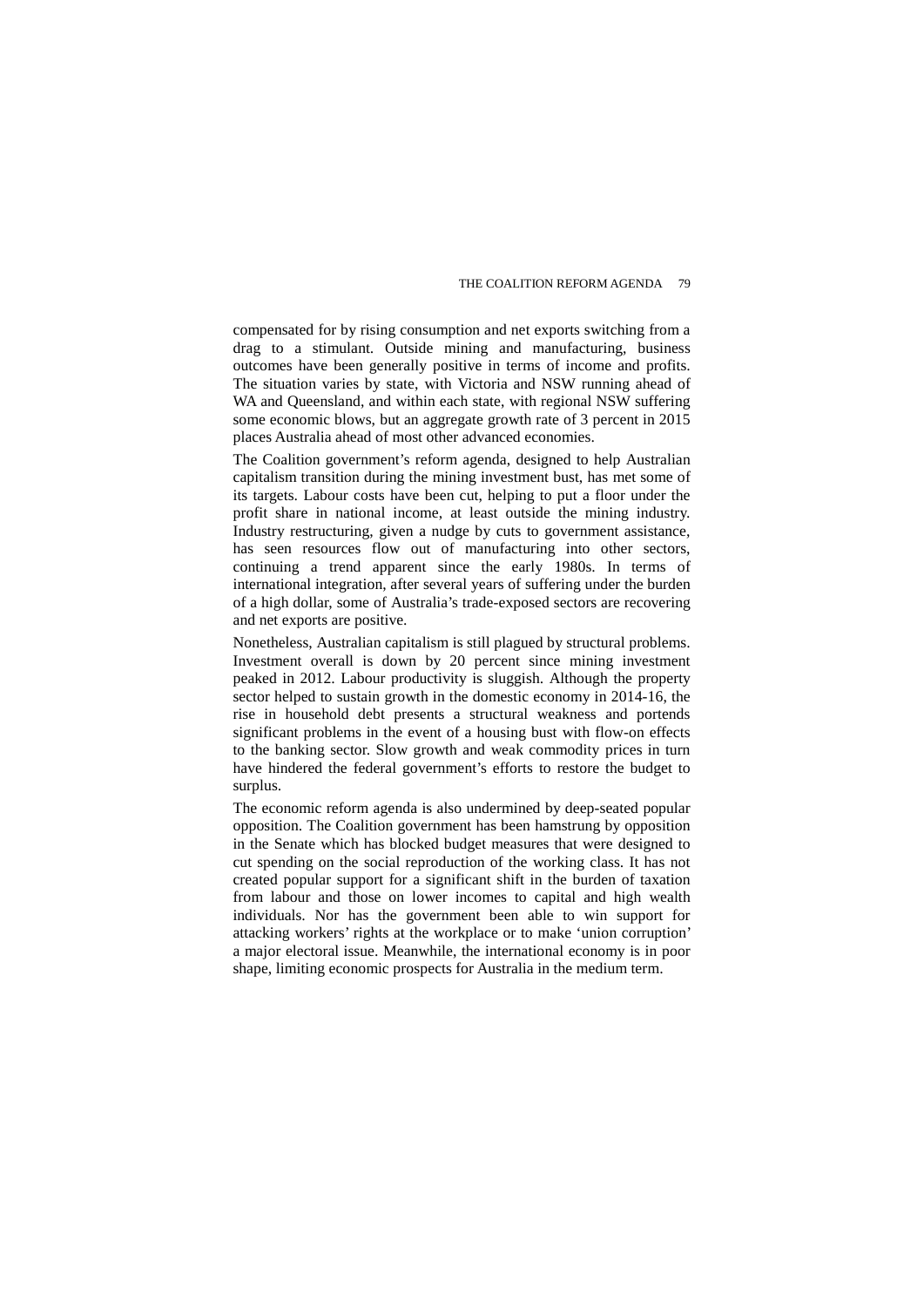*Tom Bramble is a writer and regular contributor to the Marxist Left Review and Red Flag newspaper.*

*tombramble@outlook.com*

### **References**

Australian Bureau of Statistics (2012), Private New Capital Expenditure and Expected Expenditure, Australia, March 2012, cat. no. 5625.0.

Australian Bureau of Statistics (2015a), Residential Property Price Indexes: Eight Capital Cities, cat. no. 6416.0, time series data

Australian Bureau of Statistics (2015b), Retail Trade, Australia, cat. no. 8501.0, time series data.

Australian Bureau of Statistics (2015c), Taxation Revenue, Australia, 2013-14, cat. no. 5506.0

Australian Bureau of Statistics (2016a), Australian National Accounts: National Income, Expenditure and Product, December quarter 2015, cat. no. 5206.0.

Australian Bureau of Statistics (2016b), Business Indicators, Australia, December 2015, cat. no. 5676.0.

Australian Bureau of Statistics (2016c), Australian Demographic Statistics, cat. no. 3101.0.

Australian Financial Review (2016a), 'Mr Turnbull has to stop faffing around', Editorial, 12-13 March 2016.

Australian Financial Review (2016b), 'So much more to be done', Editorial, 4 May 2016.

Australian Office of Financial Management (2016), 'Overview of debt and assets managed by the Australian Office of Financial Management', time series data, *[http://aofm.gov.au/statistics/overview-of-portfolio/.](http://aofm.gov.au/statistics/overview-of-portfolio/)*

Bleby, Michael (2015), 'Apartment glut sees increase of sales at less than purchase price', *AFR,* 30 September 2015.

Bramble, Tom (2015), 'Australia as a mid-level imperialist in the Asia-Pacific'*, Historical Materialism*, 23 (3), 65-100.

Bramble, Tom (2016): 'State, capital and class struggle in Australia: Reflections on the global capitalism perspective', in Jeb Sprague (ed), *Globalization and transnational capitalism in Asia and Oceania,* Routledge, Abingdon, Oxon, UK, pp. 269-84.

Business Council of Australia (2013), *Action Plan for Enduring Prosperity*, Melbourne, Business Council of Australia.

Commonwealth Bank (2015), 'Housing finance – July 2015', *Economics: Update*, 9 September 2015.

Edwards, Jean (2015), 'Stamp duty revenue drives budget surplus increase of \$500m, Victorian Government says', ABC news, 27 November 2015, http://www.abc.net.au/news/2015-11-27/victorian-land-taxes-boost-state-coffers-in-budgetupdate/6981454.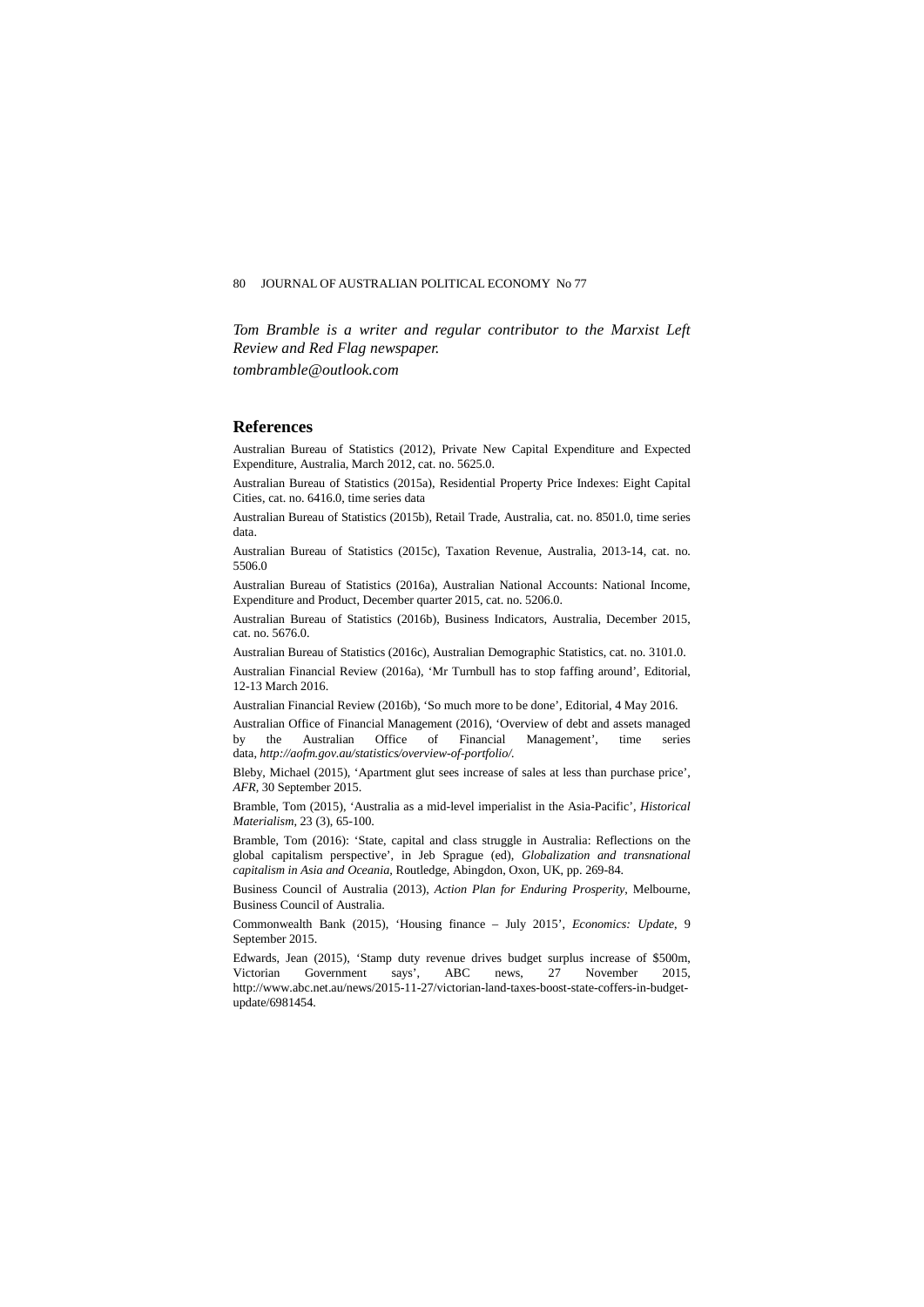Gauder, M., C. Houssard and D. Orsmond (2014), 'Foreign Investment in Residential Real Estate'*, Reserve Bank Bulletin*, June quarter 2014, pp 11-18.

Greber, Jacob (2015), 'Australia hit hardest by China investment crunch', *AFR*, 22 September 2015

Hannan, Ewan (2015), 'BCA urges dramatic cuts to workplace agreements', *AFR*, 30 September 2015.

Ingram, Tess (2016) 'Iron ore break-even points unlikely to fall further', *AFR*, 21 April 2016.

International Monetary Fund (2015a), 'Are Australia's house prices overvalued?', *IMF Country Report,* no. 15/275, September 2015, p. 14.

International Monetary Fund (2015b), 'Uneven growth: short and long term outlooks', *World Economic Outlook*, April 2015.

Irvine, Jessica (2015), '"Classic Ponzi scheme": Sydney house prices cost 12 times the annual income', *Sydney Morning Herald*, 26 November 2015.

Jacobs, David and Alexandra Rush (2015), 'Why is wage growth so low?', *Reserve Bank Bulletin*, June quarter 2015, pp. 9-18.

Joye, Christopher (2016), 'No credible reforms in the budget – just losses as far as the eye can see', *AFR*, 3 May 2016.

Kohler, Marion and Michelle van der Merwe (2015), 'Long-run trends in housing price growth'*, Reserve Bank Bulletin*, September quarter 2015, pp. 21-30.

Lane, Kevin and Tom Rosewall (2015), 'Firms' investment decisions and interest rates', *Reserve Bank Bulletin*, June quarter 2015, pp. 1-7.

Lannin, Sue (2014), 'Australian corporate dividends too high, unsustainable: report', *Sydney Morning Herald*, 9 October 2014.

Marx, Karl (1867), *Capital,* volume 1, https://www.marxists.org/archive/marx/works/1867 c1/ch06.htm.

Mitchell, Bill (2015), 'Australia – wages growth at record low as redistribution to profits continues', Bill Mitchell billy blog, 19 November

2015, *<http://bilbo.economicoutlook.net/blog/?p=32363>*.

Murray, Lisa (2016), 'China's stimulus stokes "old economy"', *AFR*, 16-17 April 2016, p. 12.

Nicholls, Sean (2015), 'NSW state budget 2015: \$7b in stamp duty drives record surplus', *Sydney Morning Herald,* 23 June 2015.

Organisation of Economic Cooperation and Development (2016), Quarterly National Accounts, time series data, www.stats.oecd.org/index.aspx?queryid=350.

Parliamentary Library (2015), *Monthly Statistical Bulletin*, August 2015.

Potter, Ben (2015), 'Business backs Turnbull's new reform push', *AFR,* 30 September 2015.

Reserve Bank of Australia (2016), *The Australian economy and financial markets chart pack,* May 2016, Reserve Bank of Australia, Sydney.

Roberts, Michael (2016), *The Long Depression: Marxism and the Global Crisis of Capitalism,* Haymarket, Chicago.